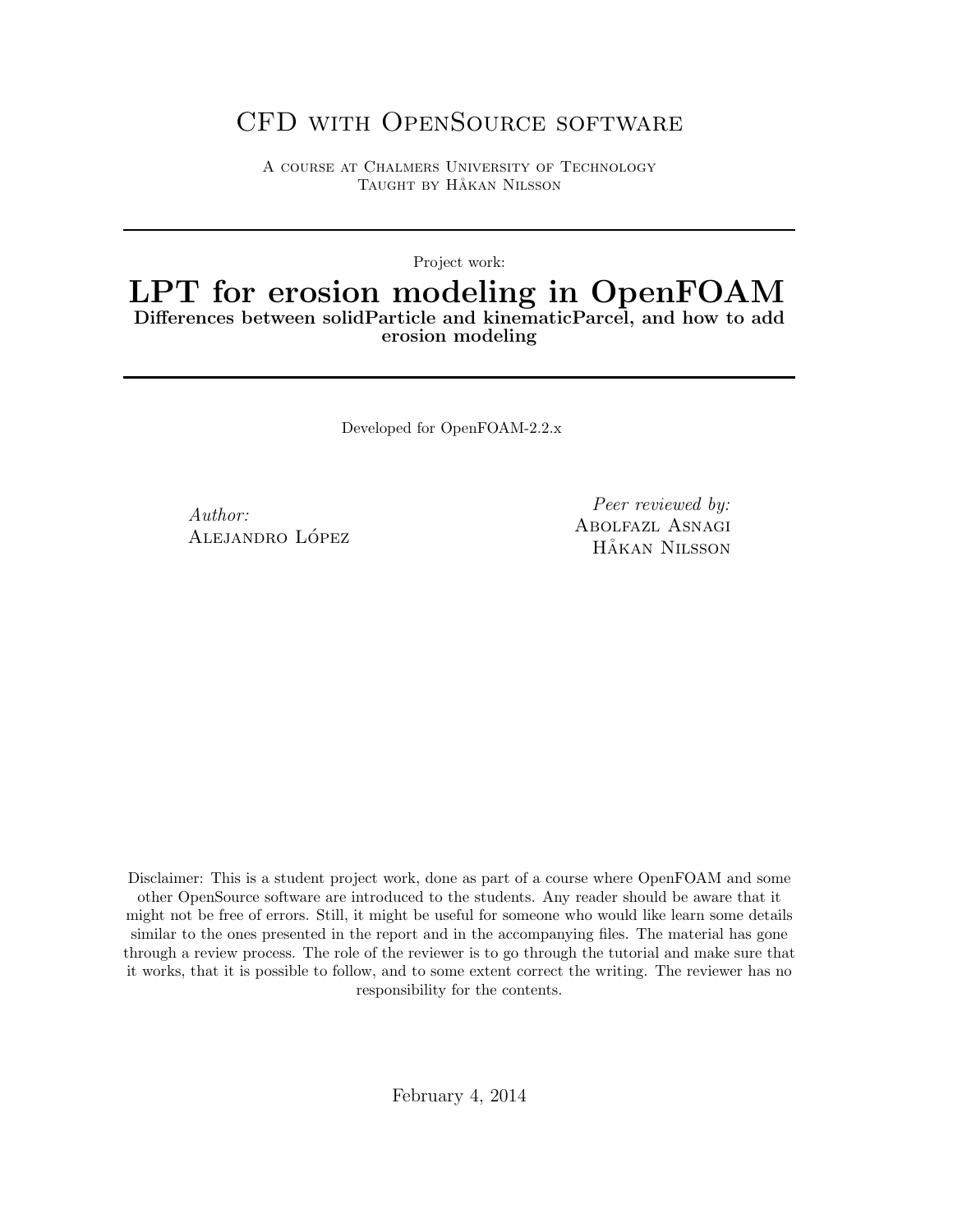## Chapter 1

# Theoretical Background

## 1.1 Introduction

The aim of this tutorial is to effectively describe the available possibilities in OpenFOAM to simulate lagrangian inert particles and the different classes used for their modelling. The tutorial also tries to give a description of how to create an incompressible multiphase solver and how to pre-process, run and post-process a case involving an incompressible flow with inert Lagrangian particles in a three-dimensional domain.

## 1.2 Lagrangian Particle Tracking

When dealing with the movement of a group of particles inside a fluid, there are basically two different ways to approach the problem. In the Eulerian-Eulerian models, the particles are treated as a continuous phase and conservation equations are solved for the particulate phase. This method is suitable for large particle concentrations, where two-way coupling between the fluid and the particulate phases as well as particle-particle collisions are important. On the other hand, in the Eulerian-Lagrangian approach, the Eulerian continuum equations are solved for the fluid phase, while Newton's equations for motion are solved for the particulate phase in order to determine the trajectories of the particles (or groups of particles). The trajectories are obtained once the following equation for the particles has been solved:

$$
m_p \frac{d\mathbf{u}_p}{dt} = \mathbf{F}_p \tag{1.1}
$$

Once the force has been calculated, the trajectories are calculated by means of integration of the particle velocity:

$$
\frac{dx_p}{dt} = \mathbf{u}_p \tag{1.2}
$$

There are three different possibilities when constructing the equations to solve particle motion:

- One way coupling: particle influence on the fluid phase is neglected
- Two way coupling: the force the particles exert on the fluid is no longer neglected
- Four way coupling: also particle-particle collisions are taken into acount

For a more accurate selection of the correct approach, the particle mass loading,  $\beta$ , and the Stokes number,  $S_t$  might also be calculated [1].

The particle mass loading is expressed as follows: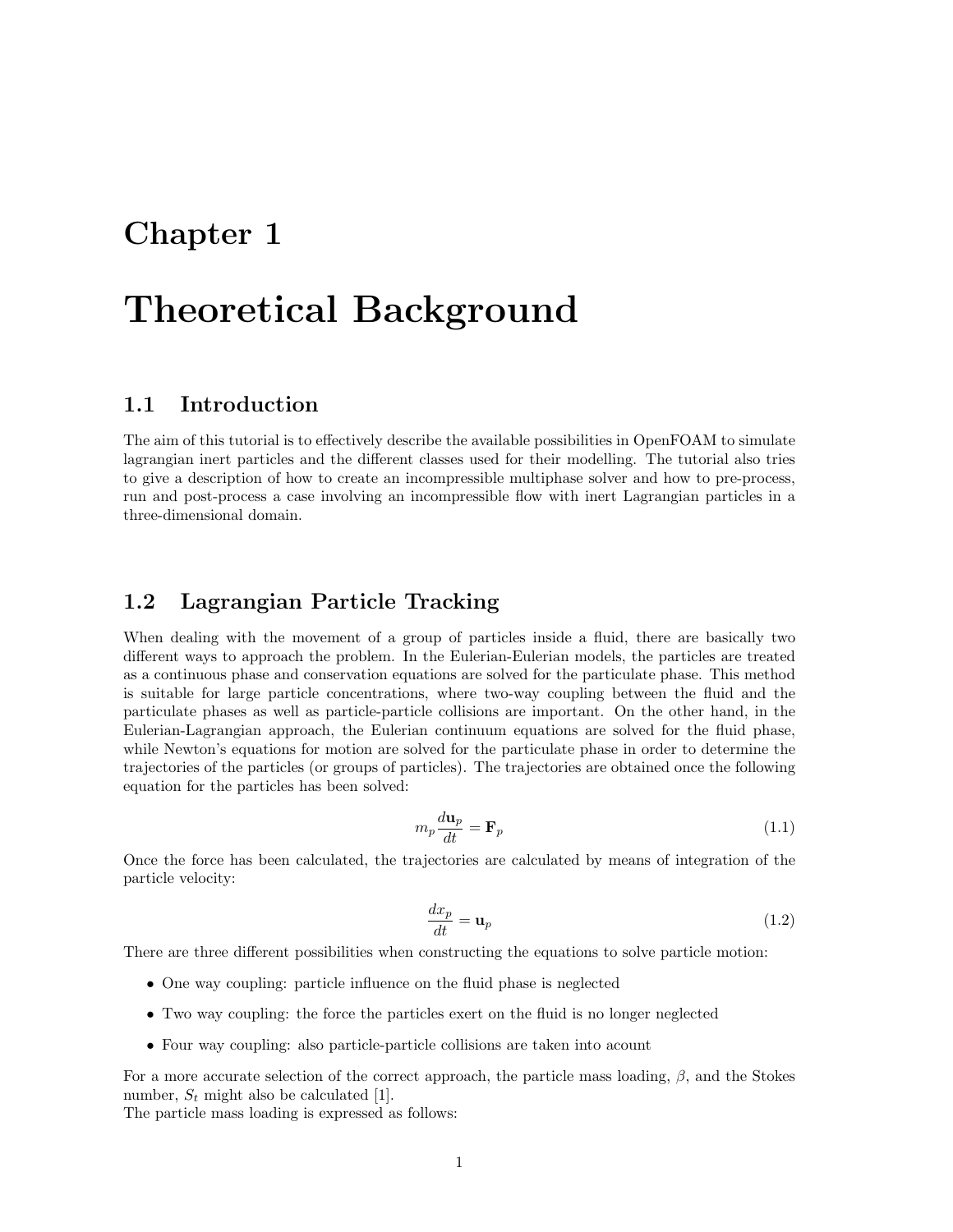$$
\beta = \frac{\text{particle mass per unit volume of flow}}{\text{fluid mass per unit volume of flow}} = \frac{r_p \rho_p}{r\rho} \tag{1.3}
$$

Where r is a volume fraction and  $\rho$  is a density. Significant two-way coupling is expected for particle mass loadings greater than 0.2 and values greater than 0.6 indicate that particle collisions are likely in, at least, some parts of the domain.

The Stokes number defines the degree to which particle motion is tied to fluid motion:

$$
S_t = \frac{\rho_p d_p^2 V_s}{18\mu L_s} \tag{1.4}
$$

Where  $d_p$  is the particle diameter,  $\mu$  is the dynamic viscosity of the fluid and  $V_s$  and  $L_s$  are the characteristic velocity and length scales of the flow. For values of  $S_t > 2.0$  the flow will be dominated by particle-wall interactions, whereas for  $S_t < 0.25$  the effect of particle-wall interactions is negligible and the particles are tightly coupled to the fluid through viscous drag. At  $S_t < 0.05$  the particles and the fluid are strongly coupled, while for  $S_t \ll 0.01$  the particles are expected to respond almost instantaneously to any changes in the fluid flow.

The force balance on a spherical particle inside a viscous fluid is written:

$$
\mathbf{F}_p = m_p \frac{d\mathbf{V}_p}{dt} = \mathbf{F}_D + \mathbf{F}_P + \mathbf{F}_g + \mathbf{F}_A
$$
\n(1.5)

The drag force on spherical particles is then calculated as:

$$
\mathbf{F}_D = m_p \frac{18\mu}{\rho_p d_p^2} \frac{C_D Re(Re)}{24} (\mathbf{u} - \mathbf{u}_p)
$$
(1.6)

Where the drag coefficient  $C_D$  is obtained from the following equation:

$$
C_D = \begin{cases} \frac{\frac{24}{R_e}}{\frac{24}{R e_p}} (1 + 0.15Re_p^{0.687}) & \text{if } 1 \leq Re_p \leq 1000\\ 0.44 & \text{if } Re_p > 1000 \end{cases}
$$

The gravity and buoyancy force is:

$$
\mathbf{F}_g = m_p \mathbf{g} (1 + \frac{\rho}{\rho_p}) \tag{1.7}
$$

The pressure gradient force is:

$$
\mathbf{F}_P = \frac{1}{6}\pi d_p^3 \nabla P \tag{1.8}
$$

And the added mass force:

$$
\mathbf{F}_A = \frac{1}{12} \pi d_p^3 \rho_p \frac{d\mathbf{V}_p}{dt} \tag{1.9}
$$

### 1.3 Erosion

Throughout the years many authors have published a very large amount of papers and literature on erosion, having most of them developed their own equations for predicting erosive wear taking into account different approaches and factors that may influence erosion. One of the most important authors in erosion literature and responsible for one of the most commonly used equations for erosion prediction is Iain Finnie [4]. The equation developed by Finnie yields the volume of material, Q removed by a single abrasive grain of mass,  $m$ , and velocity,  $V$ .

$$
Q = \frac{mV^2}{p\psi K} \left(\sin 2\alpha - \frac{6}{K} \sin^2 \alpha\right) \quad \text{if } \tan \alpha \le \frac{K}{6} \tag{1.10}
$$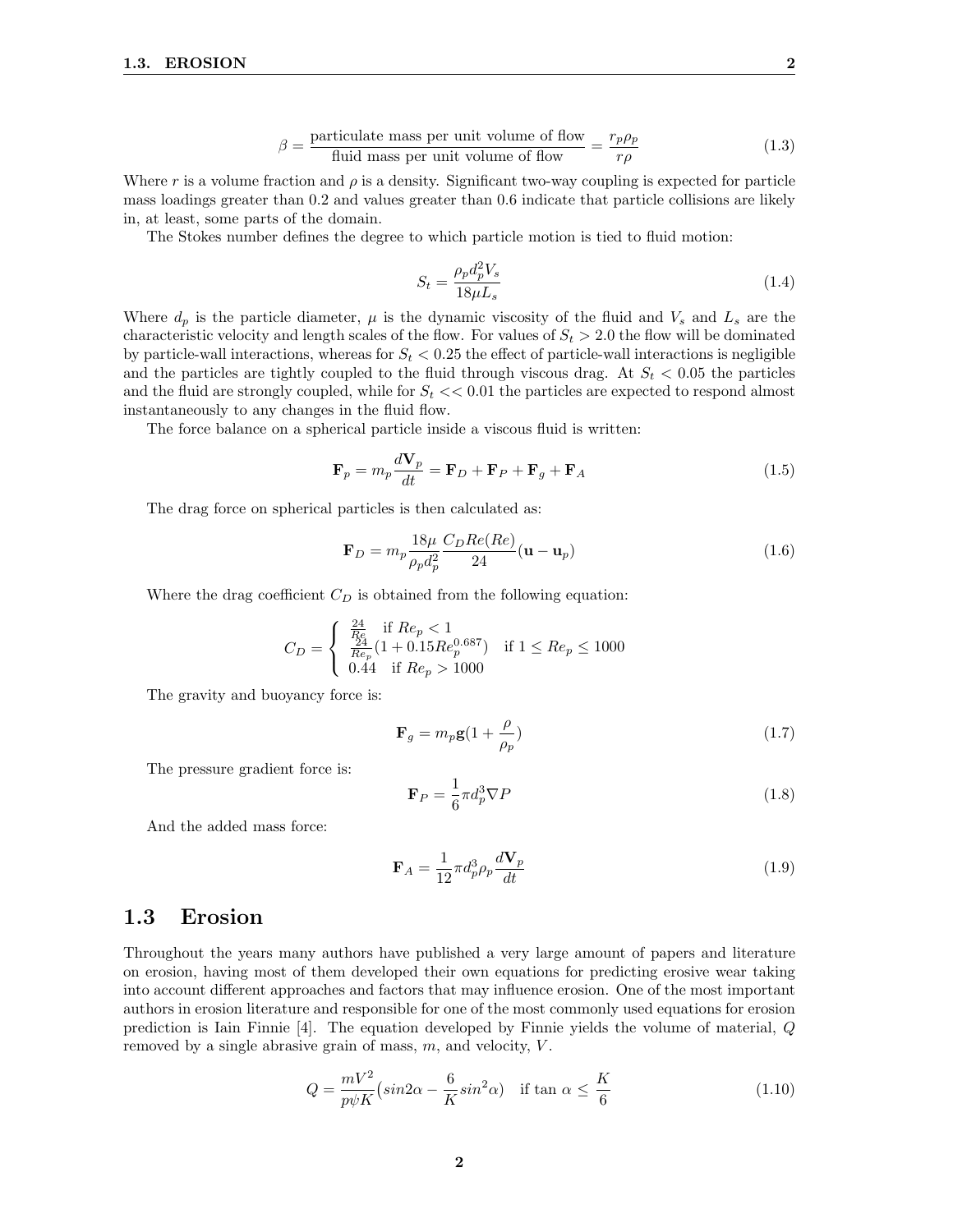$$
Q = \frac{mV^2}{p\psi K} \left(\frac{K\cos^2\alpha}{6}\right) \quad \text{if } \tan\alpha > \frac{K}{6}
$$
 (1.11)

Where p is the plastic flow stress of the material being eroded,  $\psi$  is the ratio of the depth of contact to the depth of cut and  $K$  is the ratio of vertical to horizontal force components acting on the particle.



Figure 1.1: Predicted variation of volume removal with angle of impingement for a single abrasive grain. Experimental points for erosion by many grains ( $\triangle$  copper,  $\Box$  SAE I020 steel,  $\circ$  aluminium) are plotted so that the maximum erosion is the same in all cases.

Although this equation predicts no erosion for angles of impingement close to 90 degrees (figure 1.1), it serves its purpose as a first approach, and, implementing an additional term which takes into account particle rotation at impingement, erosion at normal angles can also be predicted [5].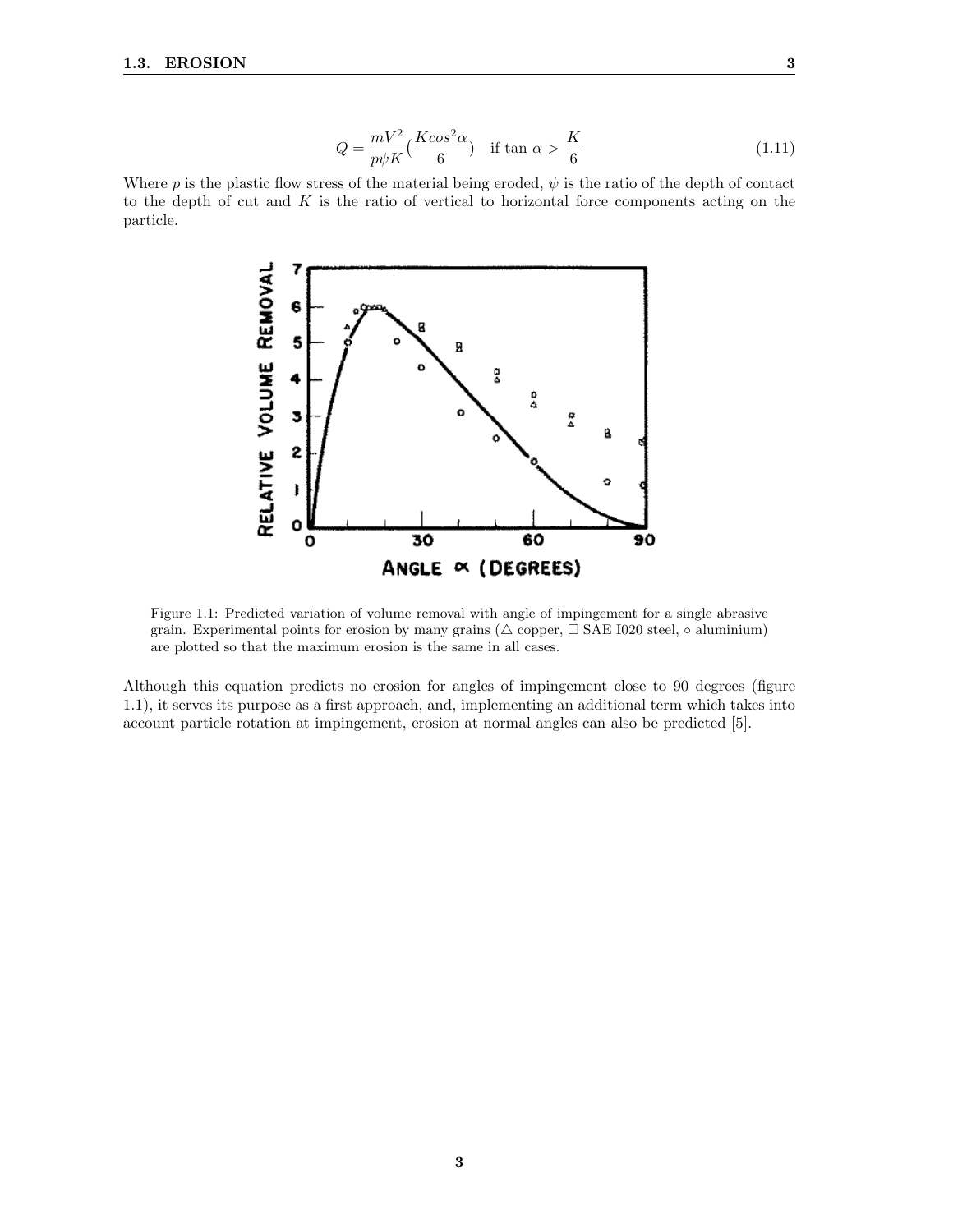## Chapter 2

# Implementation of LPT in OpenFOAM

## 2.1 Introduction

OpenFOAM provides the user with a number of possibilities in order to represent lagrangian particles, two of which are going to be commented here: The /lagrangian/intermediate library and the /lagrangian/solidParticle library. Some of the available examples and references are [13], [12] and [11], as well as the material at the course homepage [9].

## 2.2 SolidParticle Class

The solidParticle class enables the user to implement solid particles and to couple those to a given solver. Some examples on coupled solvers can be found in the references mentioned above. This library can be found by typing the following in the terminal window:

cd \$WM\_PROJECT\_DIR/src/lagrangian/solidParticle

This folder contains the files solidParticle.C and solidParticleCloud.C, which define how the particles are implemented and their behaviour. The solidParticle.C starts with a definition of the solidParticleCloud class, which is, in fact, a templated Cloud of solid particles. The Foam::solidParticle::move function includes the implementation of the Reynolds number, needed for the calculation of the drag force and the new velocity. This new velocity will be affected by the parameters yielded by the operations performed on the eulerian phase. The carrier phase properties are represented inside the code by rhoc for the density,Uc for the velocity and nuc for the viscosity. Also some additional functions are implemented that determine what happens when a patch is hit by a particle and these are different depending on whether it is a processor patch or a wall patch for example. Regarding the file solidParticleCloud.C, the constructor for the cloud of solid particles is defined first. This constructor reads the properties from a dictionary called particleProperties and initially only the density of the particles (rhop) the restitution ratio (e) and the friction coefficient (mu) are required. In the examples and tutorials cited above, various modifications are implemented to this class such as the addition of an injector and modification of particle shape among others, for which additional properties need to be defined. Also a more specific definition of the class and the functions of its different members can be found in those references.

## 2.3 The intermediate library

The lagrangian/intermediate library in OpenFOAM consists of a series of models, forces and CloudFunctionObjects templated for each of the classes derived from the parcel class. The classes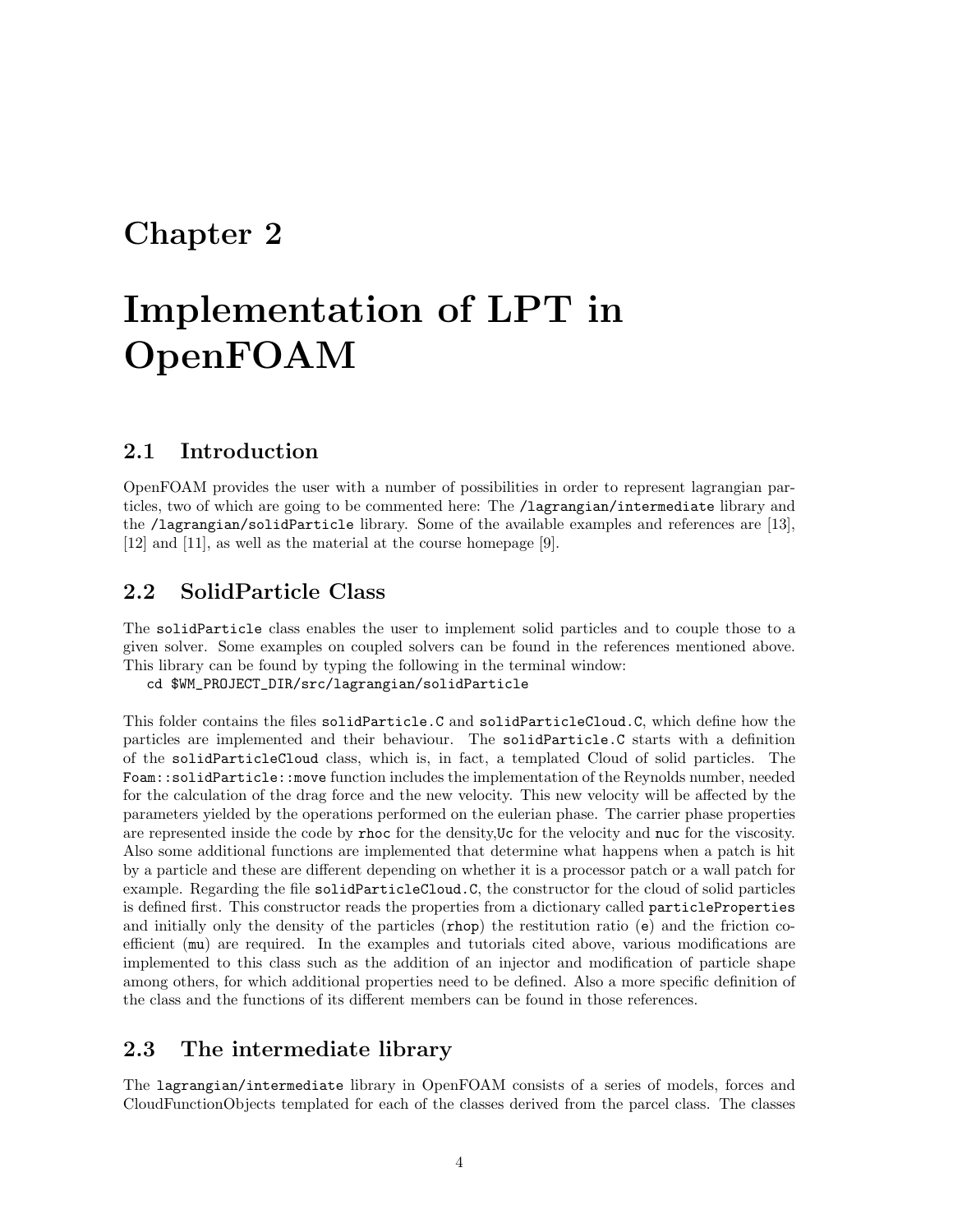available are the following ones:

- CollidingParcel
- ReactingParcel
- ReactingMultiphaseParcel
- ThermoParcel
- KinematicParcel

This report is mainly focused on the description of the KinematicParcel class and it will also try to briefly introduce the additional features of the CollidingParcel class.

Before making any changes in the code, it is highly recommended to recompile the files needed in the \$WM\_PROJECT\_USER\_DIR/src/lagrangian directory. In order to do this, we can run the following commands in the terminal window:

```
cd $WM_PROJECT_USER_DIR
mkdir -p src/lagrangian
cp -r $FOAM_SRC/lagrangian/intermediate $WM_PROJECT_USER_DIR/src/lagrangian
```
Once this is done, the necessary files will be copied into the user source directory and the next step would be to recompile them. It is highly reccommended to recompile only the necessary files into the user directory both to save disk space and to make the compilation faster. In this case, only the necessary files to compile both kinematic libraries (kinematicCloud and kinematicClollidingCLoud) are recompiled. This way, the user is able to run one, two or four-way coupled simulations of inert particles.

#### 2.3.1 KinematicParcel Class

While in the solidParticle class the particles are tracked individually, in the KinematicParcel class, a set of particles or computational parcel is tracked. This construction is made because it is usually too expensive in computational terms to simulate all the real particles. In order to capture the behaviour of the real particles, some real case properties are defined. Thus, the main difference between the solidParticle class and the kinematicParcel class is that the solidparticle class contains no parcel treatment, but only real particles. However, both classes share some of their member functions and both are derived from the particle class and their clouds are both templates of the Cloud class. Nevertheless, the kinematicParcel class complexity lies far beyond the solidParticle class one.

#### 2.3.2 KinematicCloudProperties dictionary

In order to set up the properties of the parcel as well as the additional submodels a dictionary called kinematicCloudProperties is needed. An example of such a file can be found on Appendix 1. Additional examples can also be found by typing in the terminal window the following commands:

#### run

#### find tutorials/ -name kinematicCloudProperties

By running this command, the search is made inside the tutorials folder within the run directory. If one wishes to find examples inside the \$FOAM\_TUTORIALS directory, the commands to run in the terminal window would be the following ones:

#### find \$FOAM\_TUTORIALS -name kinematicCloudProperties

and once the appropriate tutorial has been found, it can be copied to the run directory by typing: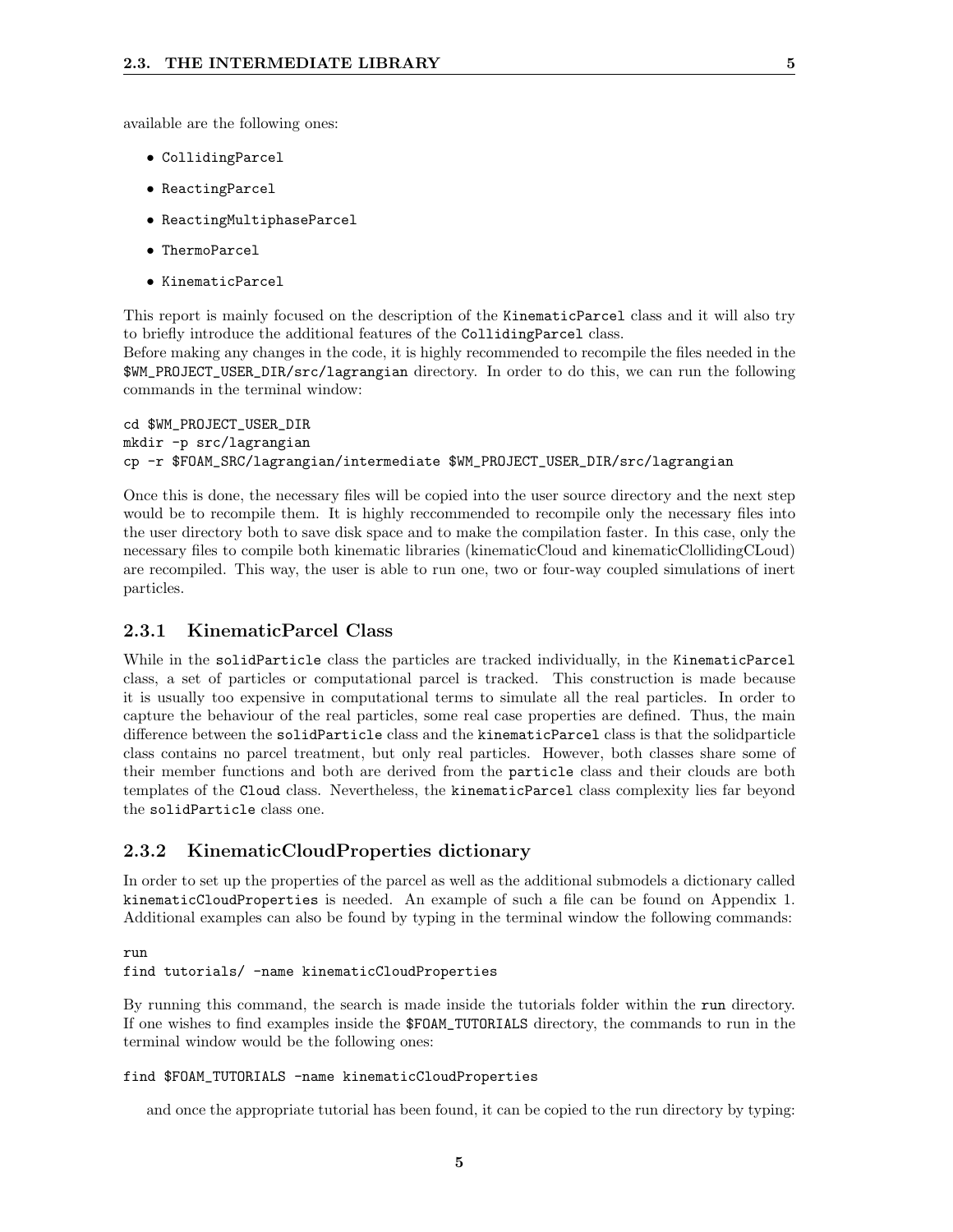#### cp -r desiredTutorial/ \$FOAM\_RUN

The properties of our Lagrangian particles are going to be defined within this dictionary, such as the injection model, the forces on the particles and the cloudFunctionObjects, which will enable the user to output erosion rates. The first dictionary entry (solution) consists of a series of switches, sourceTerms, interpolationSchemes, and integrationSchemes The coupled option can be set to true or false and the user may choose between transient or steady-state solution by switching the boolean transient to yes or no respectively.

```
template<class CloudType>
template<class TrackData>
void Foam::KinematicCloud<CloudType>::evolveCloud(TrackData& td)
{
   if (solution_.coupled())
   {
        td.cloud().resetSourceTerms();
    }
    if (solution_.transient())
    {
        label preInjectionSize = this->size();
        this->surfaceFilm().inject(td);
        // Update the cellOccupancy if the size of the cloud has changed
        // during the injection.
        if (preInjectionSize != this->size())
        {
           updateCellOccupancy();
            preInjectionSize = this->size();
        }
        injectors_.inject(td);
        // Assume that motion will update the cellOccupancy as necessary
        // before it is required.
        td.cloud().motion(td);
   }
   else
    {
// this->surfaceFilm().injectSteadyState(td);
        injectors_.injectSteadyState(td, solution_.trackTime());
        td.part() = TrackData::tpLinearTrack;
        CloudType::move(td, solution_.trackTime());
   }
}
```
As it can be seen in the code above, depending on whether we choose the solution to be coupled, uncoupled, transient or steady-state, the evolveCloud function will perform different operations. For instance, in case the solution is transient, the function

6

Foam::InjectionModel<CloudType>::inject(TrackData& td)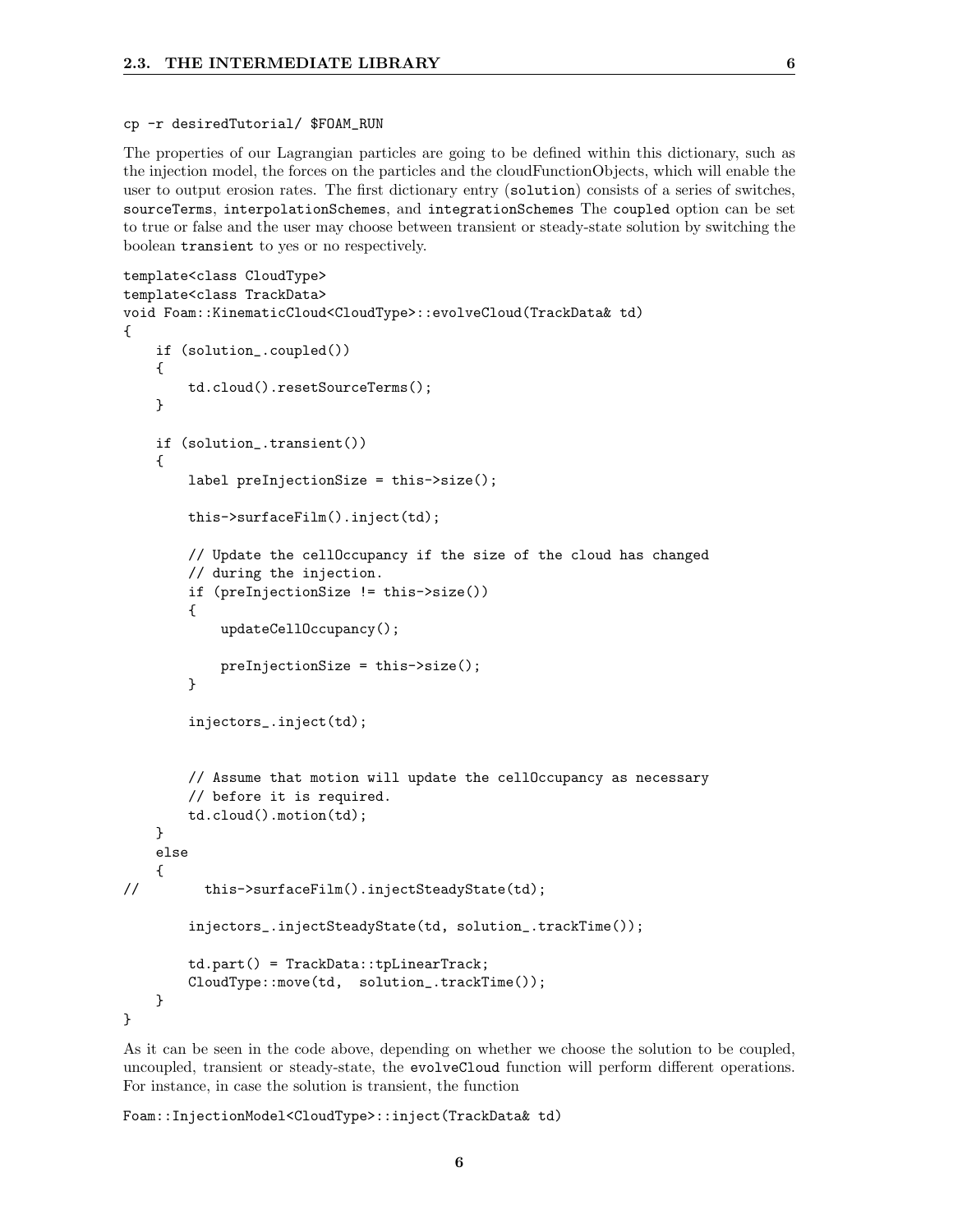will inject the parcels. However, if it is a steady-state solution, the injection will be performed by the function

#### Foam::InjectionModel<CloudType>::injectSteadyState

In the file InjectionModel.C, which can be found in

#### \$WM\_PROJECT\_USER\_DIR/src/lagrangian/intermediate/submodels/Kinematic/InjectionModel/InjectionModel

both functions are implemented and, as an example, one of the main differences between them has to do with the mass that the injector is going to introduce inside our computational domain. In a steady state case, the total mass to be injected is equal to the mass flow rate that the user specifies inside the kinematicCloudProperties dictionary, while in a transient case, the time-step, the duration of the injection, the mass flow rate and other properties defined are taken into account to calculate the number of parcels the injector is going to introduce in the system per time-step in order to fulfill the user's requirements.

In the particular case of a coupled simulation, the sourceTerms dictionary entry allows the user to specify what kind of scheme to use, which can be set to explicit or semiImplicit, as well as the relaxation factors, which have to be preceded by the name of the field they are going to be applied on (default value is 1). All this data introduced by the user will be processed by cloudSolution.C, located inside the following directory:

#### \$WM\_PROJECT\_USER\_DIR/src/lagrangian/intermediate/clouds/Templates/KinematicCloud /cloudSolution

It is also inside this file where it can be found what the switch active does. In fact, if it is set to true, cloudSolution will call the function read() in order to set up how is the solution going to be obtained according to the rest of parameters specified in the dictionary.

The cellValueSourceCorrection switch, when set to on, activates the correction of the momentum transferred from the lagrangian phase to the carrier phase in case the simulation is coupled. This is done by manipulating the updated momentum for the lagrangian phase and dividing its cell value by the mass of the cell. The function is implemented in the following file:

\$WM\_PROJECT\_USER\_DIR/src/lagrangian/intermediate/parcels/Templates /KinematicParcel/KinematicParcel.C

The interpolationSchemes entry is used for the definition of how the fields relative to the lagrangian phase have to be interpolated. The last entry inside solution states which schemes going to be used when integrating the lagrangian fields. Options for the schemes are Euler or analytical. In what concerns the constantProperties dictionary entry, at least rho0, youngsModulus and poissonsRatio have to be specified.

Other parameters such as parcelTypeId, rhoMin and minParticleMass will be set to their default values in case they are not found (1e-15 is the default value for both density and mass). While the meaning of the last two parameters is fairly clear, the first one might not be so obvious. The parcelTypeId is just a form of identification of the particles belonging to this particular cloud. This might be useful if two or more different clouds with different properties are being post-processed. In this case, setting different parcelTypeId numbers, the different clouds will be flagged with different numbers (default is 1).

#### 2.3.3 Submodels

The submodels directory contains the different templated models that can be added to the lagrangian particle cloud classes. The structure of the submodels directory in what concerns the KinematicCloud class is as follows: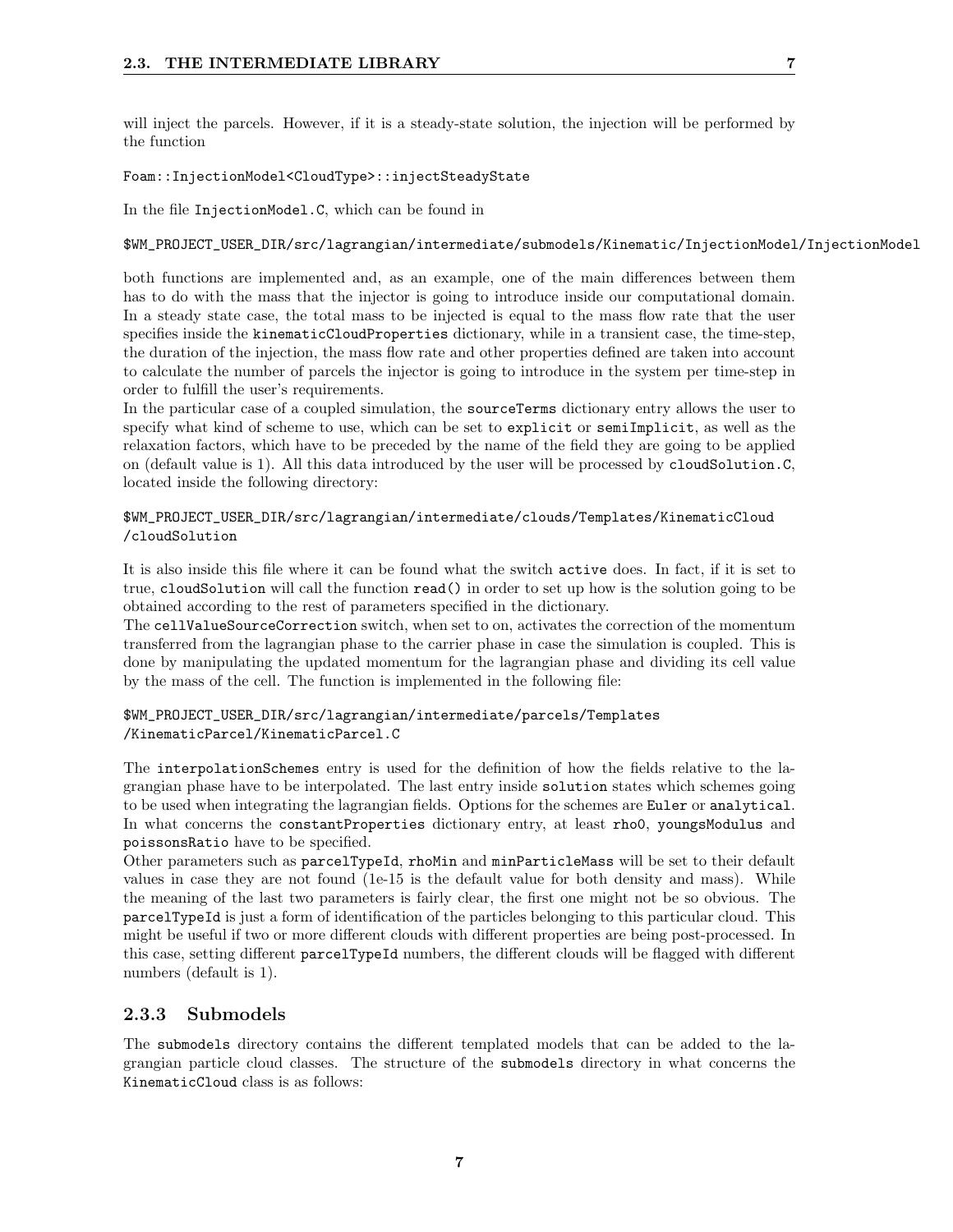| submodels/                   |  |  |  |
|------------------------------|--|--|--|
| --- CloudFunctionObjects     |  |  |  |
| ---- CloudFunctionObject     |  |  |  |
| ---- CloudFunctionObjectList |  |  |  |
| ---- FacePostProcessing      |  |  |  |
| ---- ParticleCollector       |  |  |  |
| ---- ParticleErosion         |  |  |  |
| ---- ParticleTracks          |  |  |  |
| ---- ParticleTrap            |  |  |  |
| ---- PatchPostProcessing     |  |  |  |
| ---- VoidFraction            |  |  |  |
| --- ForceTypes               |  |  |  |
| ---- ParticleForceList       |  |  |  |
| --- Kinematic                |  |  |  |
| ---- CollisionModel          |  |  |  |
| ---- DispersionModel         |  |  |  |
| ---- InjectionModel          |  |  |  |
| ---- ParticleForces          |  |  |  |
| ---- PatchInteractionModel   |  |  |  |
| ---- SurfaceFilmModel        |  |  |  |
| ---- SubModelBase.C          |  |  |  |
| --- SubModelBase.H           |  |  |  |

This structure is what should be seen if one wants to recompile the intermediate library only taking the kinematicCloud class into account. This is useful in case this class is the only one being used since the compilation will be much faster.

#### Injection Model

The different injection models available are the following ones:

- cellZoneInjection
- coneInjection
- coneNozzleInjection
- fieldActivatedInjection
- inflationInjection
- injectionModel
- kinematicLookupTableInjection
- manualInjection
- noInjection
- patchInjection
- patchFlowRateInjection

A quick description of the injection along with the entries needed in the dictionary can be found at each .H file inside the correspondent injection model folder, which can be reached by typing the following line in the terminal

cd \$WM\_PROJECT\_USER\_DIR/src/lagrangian/intermediate/submodels/Kinematic/InjectionModel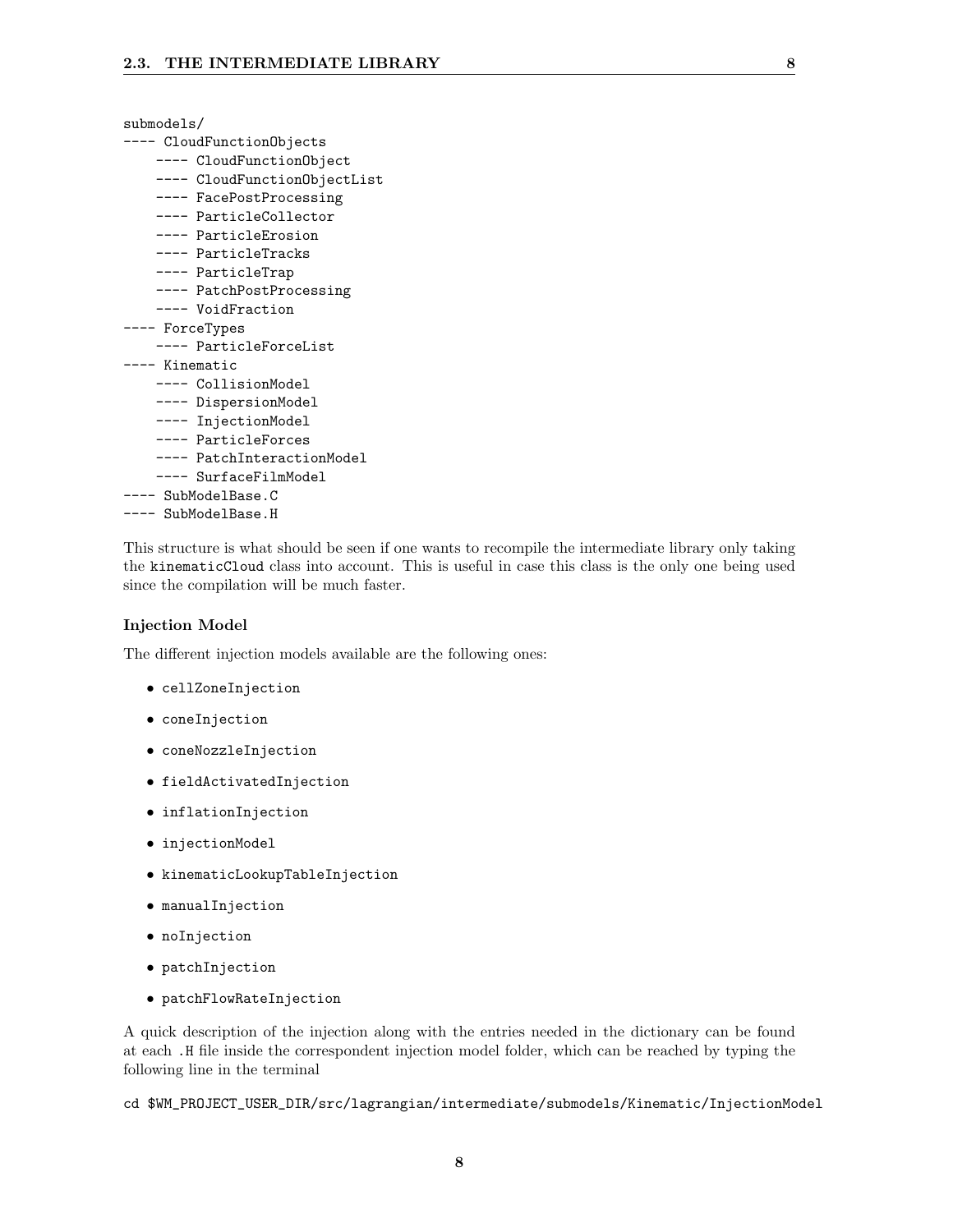#### Particle Forces

OpenFOAM allows the user to choose the forces to be included in the model. The forces inside the ParticleForces directory are:

- Drag Two possible drag models are available: SphereDrag and NonSphereDrag. The first one is a drag model assuming spherical particles while the latter is used for non-spherical particles and it is based on a coefficient obtained by dividing the area of a sphere with the same volume by the particle area. The Drag force for both cases is basically calculated as in equation 1.6.
- Lift Both Saffman-Mei for spherical particles and Tomiyama for deformable bubbles lift models are implemented. The lift coefficient is calculated with the chosen model and then the force is calculated inside LiftForce.C, after which it is stored in forceSuSp This class is a helper container for both explicit and implicit terms where Su is the explicit contribution (directly calculated as a force), and  $Sp$  is the implicit contribution (calculated as  $\frac{force}{velocity}$ ) so that the total contribution is calculated as  $F = S_p(u - u_p) + S_u$ .
- Gravity The Gravity force is calculated with equation 1.7 and in the standard KinematicParcel class, a file named g with both units and value of the gravitational acceleration is needed inside the constant directory. The constructor of the cloud will ask for this file, which will be used for the calculation of the gravity force.
- Paramagnetic This model calculates the particle paramagnetic (magnetic field) force. Both the field and the magnetic susceptibility of the material are needed for the calculations.
- PressureGradient Function that calculates the pressure grandient force on the particles. An additional interpolation scheme has to be included for the DUcDt field, used for the calculations.
- VirtualMass Calculates the virtual mass force in coupled simulations in conjunction with the pressure gradient force. A dictionary with the virtual mass coefficient (Cvm) must be specified, along with the interpolation scheme for DUcDt. A typical value for the virtual mass coefficient is 0.5.
- NonInertialFrame Used to calculate the non inertial frame of reference force. The solver will look up inside the kinematicCloudProperties dictionary for the linear acceleration, angular velocity and angiular acceleration. If the user does not specify a name, default values will be chosen. If no value for accelerations and velocity is specified, zero values will be used as default, so the reference frame will remain static.
- SRF Allows calculation of the SRF reference frame force. The class contains a pointer to the SRF model being used so that the values needed will be extracted from the SRF properties

#### Distribution Models

In what concerns the injection of the lagrangian parcels, OpenFOAM contains a library of runtimeselectable distribution models.A distribution model is a function that, for a particular property defines quantitatively how the values of that property are distributed among the particles in the entire population. The current distribution models include:

- exponential
- fixedValue
- general
- multiNormal
- normal
- RosinRammler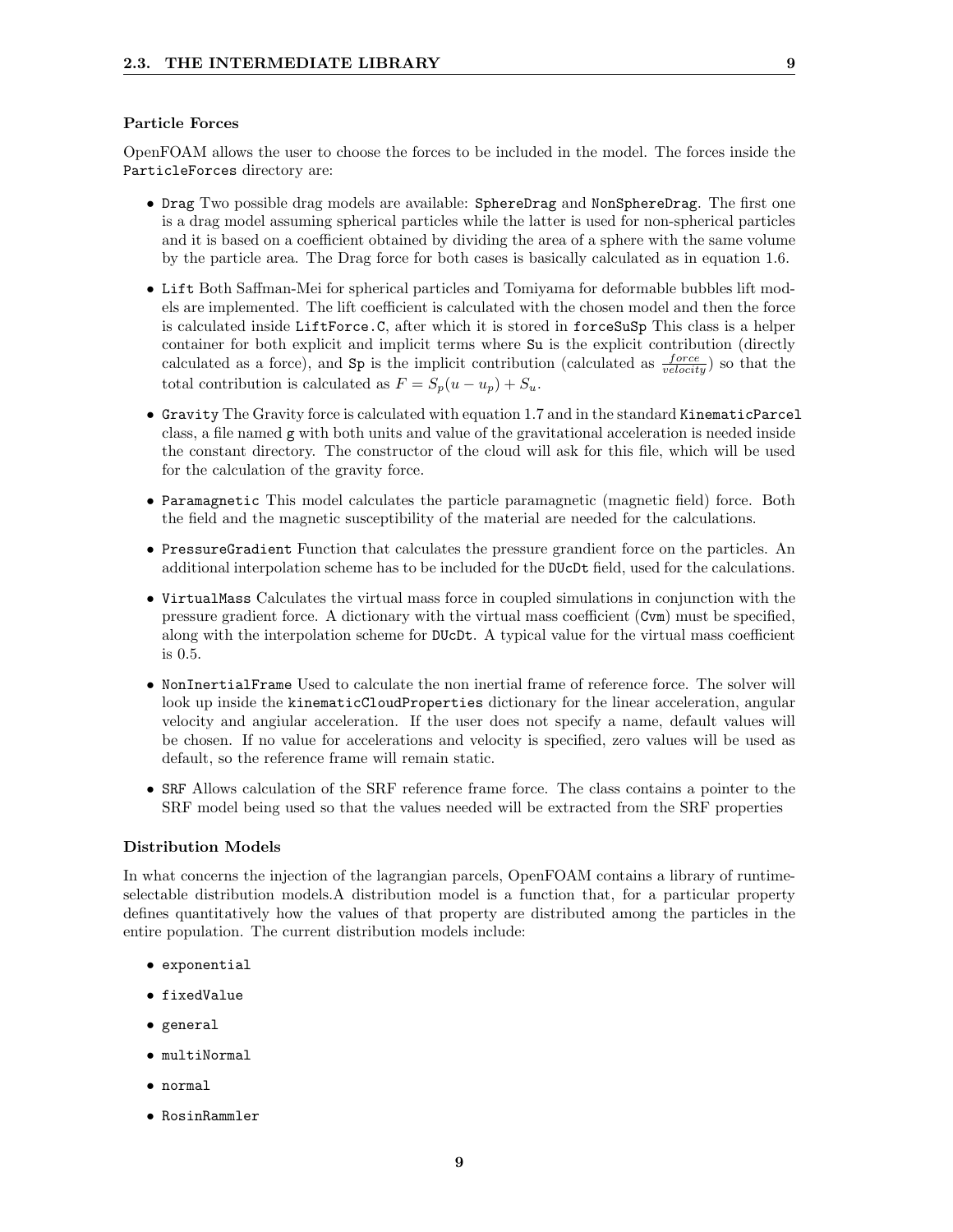#### • uniform

The equation used by each one of these distributioin models is specified inside the .H file inside OpenFOAM's distributionModels directory, which can be reached by running in the terminal window:

#### cd \$FOAM\_SRC/lagrangian/distributionModels

As an example, the Normal and the Rosin-Rammler distristributions are plotted below:



## **Normal Distribution**

Figure 2.1: Normal Distribution for Particle diameters between  $150 \mu m$ and  $350 \mu m$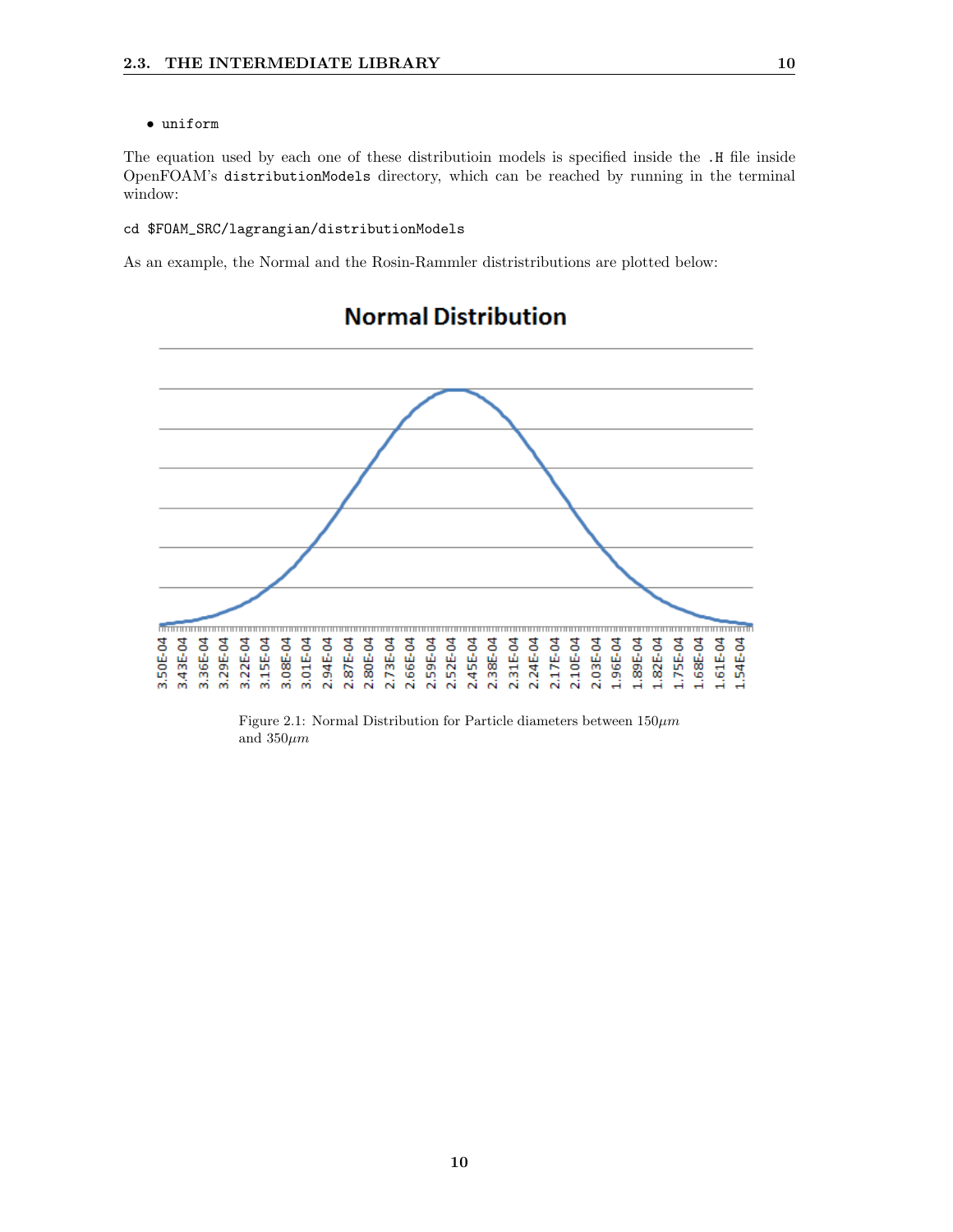

## **Rosin-Rammler Distribution**

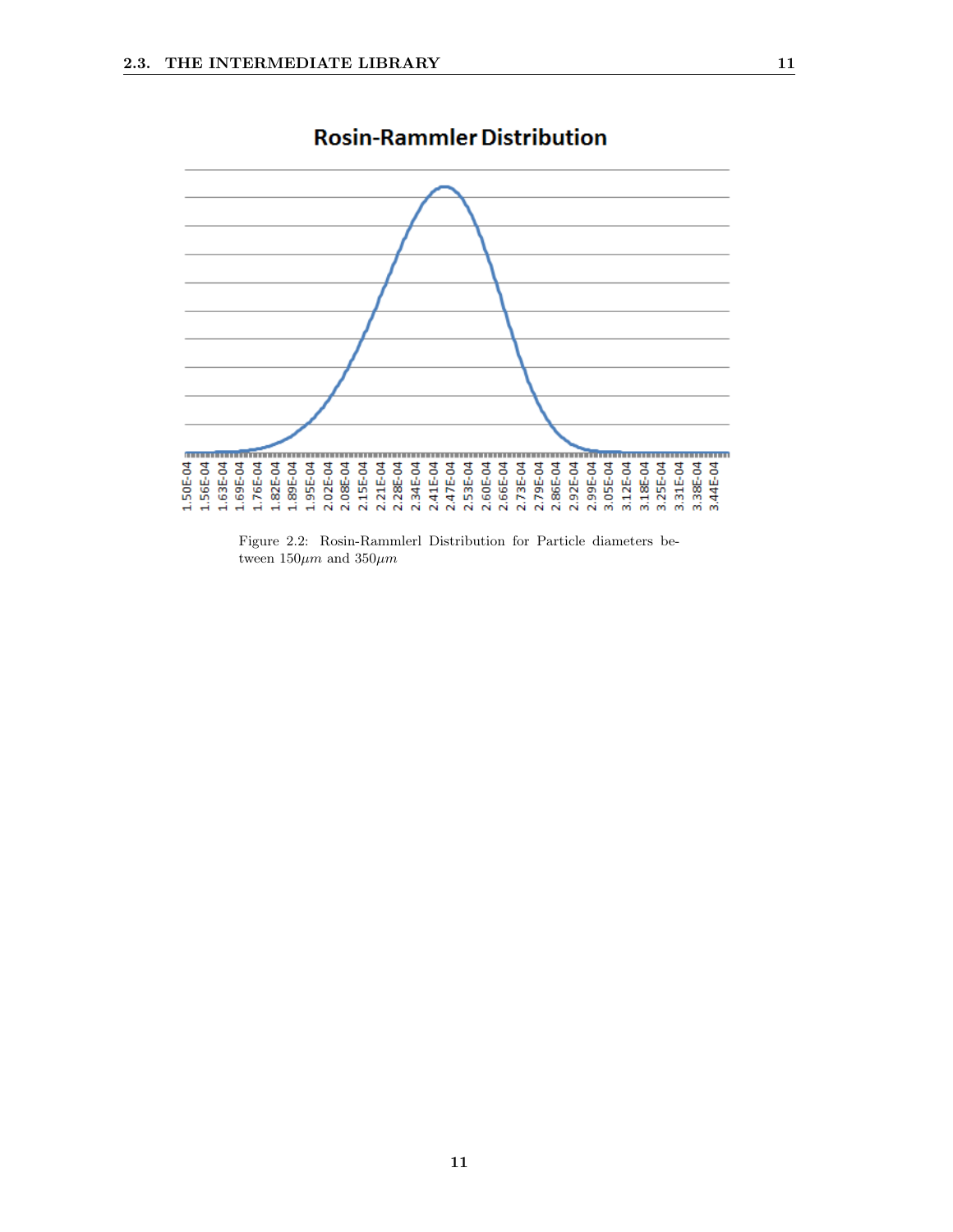#### CloudFunctionObjects

One of many useful classes OpenFOAM provides the users with is the CloudFunctionObjects. These are library functions that provide additional capabilities to the cloud-based solvers. The available ones in OpenFOAM 2.2.x are the following ones:

- facePostProcesing It records particle face quantities on user-specified face zone. It supports accumulated mass and average mass flux calculations.
- particleCollector Function that collects the parcel-mass and mass flow rate over a set of polygons, defined as a list of points.
- particleTracks It records all particle variables one each call to postFace.
- particleTrap Traps the particles within a given phase fraction for multiphase cases.
- patchPostProcessing Standard post-processing. It outputs the desired information at the user-specified patches.
- voidFraction Creates the particle void fraction on the carrier phase.
- particleErosion This function creates the particle erosion field on the user-specified patches. It outputs a volScalarField which, at each face, it will be the sum of the volume eroded by all the particle hits.

A set up example of the particleErosion CloudFunctionObject can be found in the kinematicCloudProperties dictionary in Appendix 1. For the rest of the functions, the set up is basically the same. Only some of the variables have to be changed because each function requires different input information. However, the information needed can be found inside the code, by entering the respective .H file inside each CloudFunctionObject folder. This folders can be reached by typing in the terminal:

```
cd $WM_PROJECT_USER_DIR/src/
```
And then,

```
cd lagrangian/intermediate/submodels/CloudFunctionObjects
```
In case the intermediate folder has been recompiled in the user directory.

## 2.4 Erosion modelling

Impingement information, such as impact speed and impact angle, is gathered as particles hit the wall of the geometry.

## 2.5 Implementation of Erosion Modelling in OpenFOAM

Taking a look inside the ParticleErosion.C file, the constructor is implemented and it requires, in this case, the names of the patches where it is going to be applied and the plastic flow stress of the material being eroded. Both ratios, depth of contact to length of cut and normal and tangential forces, are also read but in this case, if they are not found, the default ones are used (2 is the default vaue for both of them).

```
// * * * * * * * * * * * * * * * Member Functions * * * * * * * * * * * * * //
template<class CloudType>
void Foam::ParticleErosion<CloudType>::preEvolve()
{
```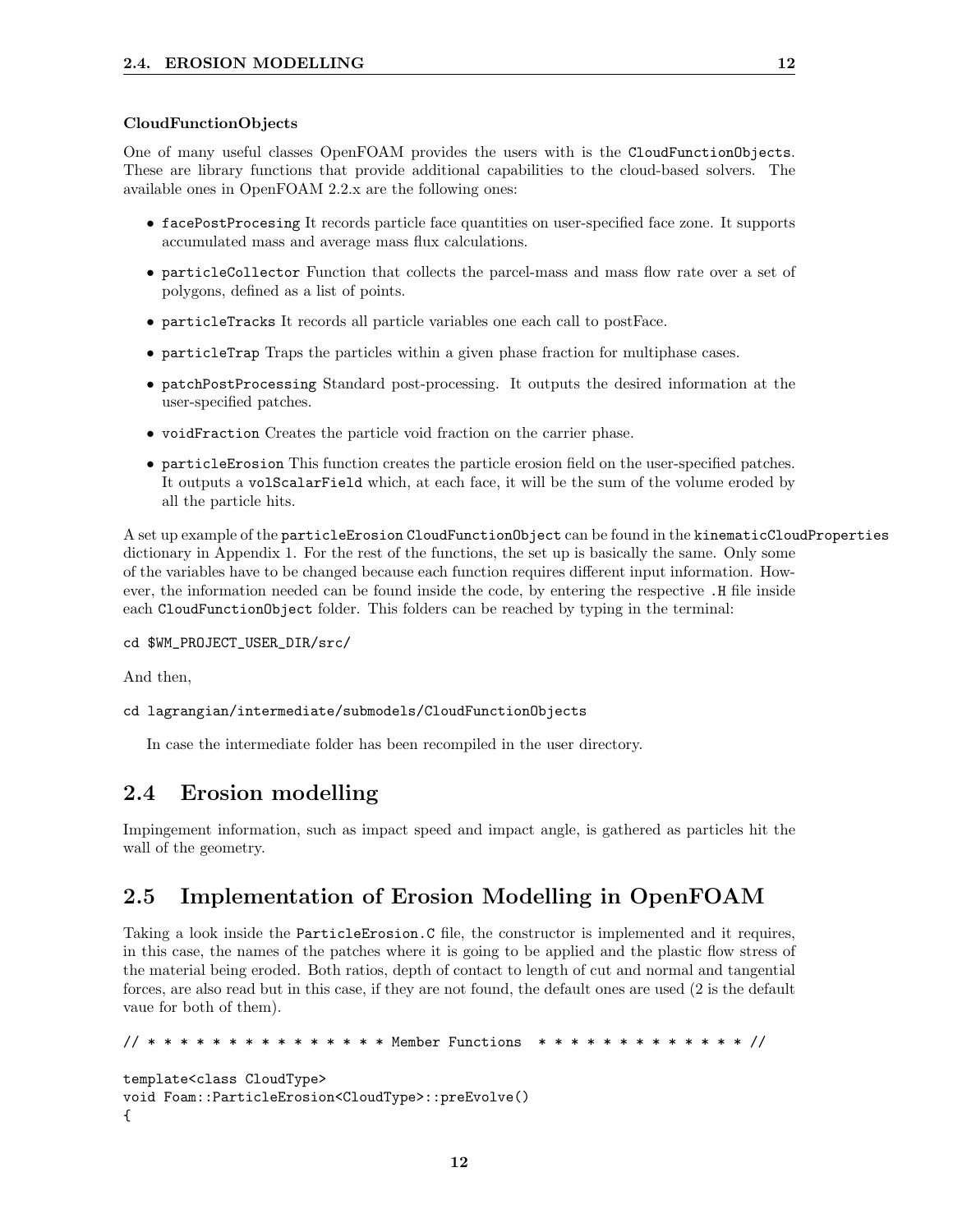```
if (QPtr_.valid())
    {
        QPtr_->internalField() = 0.0;
    }
    else
    {
        const fvMesh& mesh = this->owner().mesh();
        QPtr_.reset
        (
            new volScalarField
             (
                IOobject
                 (
                     this->owner().name() + "Q",
                     mesh.time().timeName(),
                     mesh,
                     IOobject::READ_IF_PRESENT,
                     IOobject::NO_WRITE
                ),
                mesh,
                dimensionedScalar("zero", dimVolume, 0.0)
            )
        );
    }
}
```
The preEvolve member function, as seen above, initializes the field. It can be seen that the name the field will be given is going to be the name of the cloud that is being tracked with a Q at the end. In case the kinematicCloud is being used, the erosion field will have the name of kinematicCloudQ. The member function in charge of gathering all the necessary information, manipulate it and store it inside the erosion field is called postPatch. Here is where the user can set up his own erosion model (different from the one that is already implemented) just by taking the necessary particle variables and changing the function into the desired one.

```
template<class CloudType>
void Foam::ParticleErosion<CloudType>::postPatch
(
    const parcelType& p,
    const polyPatch& pp,
    const scalar trackFraction,
    const tetIndices& tetIs,
    bool&
)
{
    const label patchI = pp.index();
    const label localPatchI = applyToPatch(patchI);
    if (localPatchI != -1){
        vector nw;
        vector Up;
```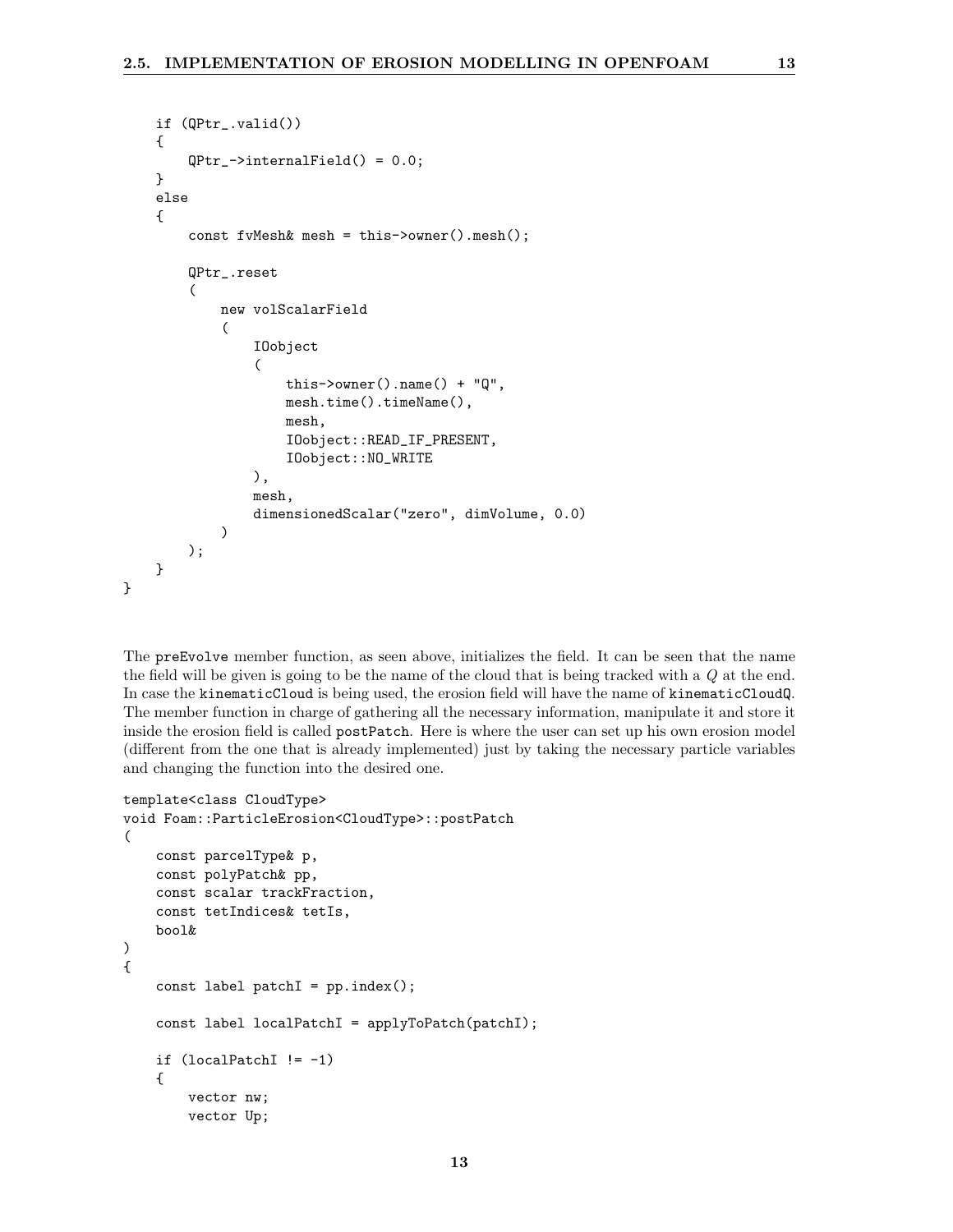```
// patch-normal direction
    this->owner().patchData(p, pp, trackFraction, tetIs, nw, Up);
    // particle velocity reletive to patch
    const vector U = p.U() - Up;// quick reject if particle travelling away from the patch
    if ((nw & U) < 0){
        return;
    }
    //Calculate magnitude of the particle velocity at impingement
    const scalar magU = mag(U);
    //Udir is the velocity unitary vector, i.e, the direction of the particle at impingement.
    const vector Udir = U/magU;
    // determine impact angle, alpha
    const scalar alpha = mathematical::pi/2.0 - acos(nw & Udir);
    const scalar coeff = p.nParticle()*p.mass()*sqr(magU)/(p_*psi_*K_);
    const label patchFaceI = pp.whichFace(p.face());
    scalar& Q = QPtr_->boundaryField() [patchI] [patchFaceI];if (tan(alpha) < K_{1}/6.0){
        Q \leftarrow \text{coeff*(sin(2.0*alpha) - 6.0/K_*sqrt(sin(alpha)))};
    }
    else
    {
        Q \leftarrow \text{coeff*(K_*sgr(\cos(\alpha)1) / 6.0);}}
}
```

```
// ************************************************************************* //
```
}

If the user-specified patch is hit, the magnitude of the velocity of the impinging particle at that moment is calculated with the expression  $\text{mag}(u)$  and stored inside magU. In order to calculate the angle of impingement, the direction of the particle velocity is determined first ad stored in the Udir vector. The angle of impingement is the one between Udir and the patch normal direction, and it is stored inside alpha. the scalar coeff is the number of particles inside the parcel times the mass of those particles (i.e., the total mass) multiplied by the velocity and the constant coefficients: plastic flow stress and the two ratios. The field this CloudFunctionObject writes to the case directory is going to be zero everywhere but in the specified patches, where is is going to print a nonuniform List<scalar>, which will be the erosion rate at each face of the boundary patches specified. The equation used for the calculation of the erosion field is exactly equations 1.10 and 1.11.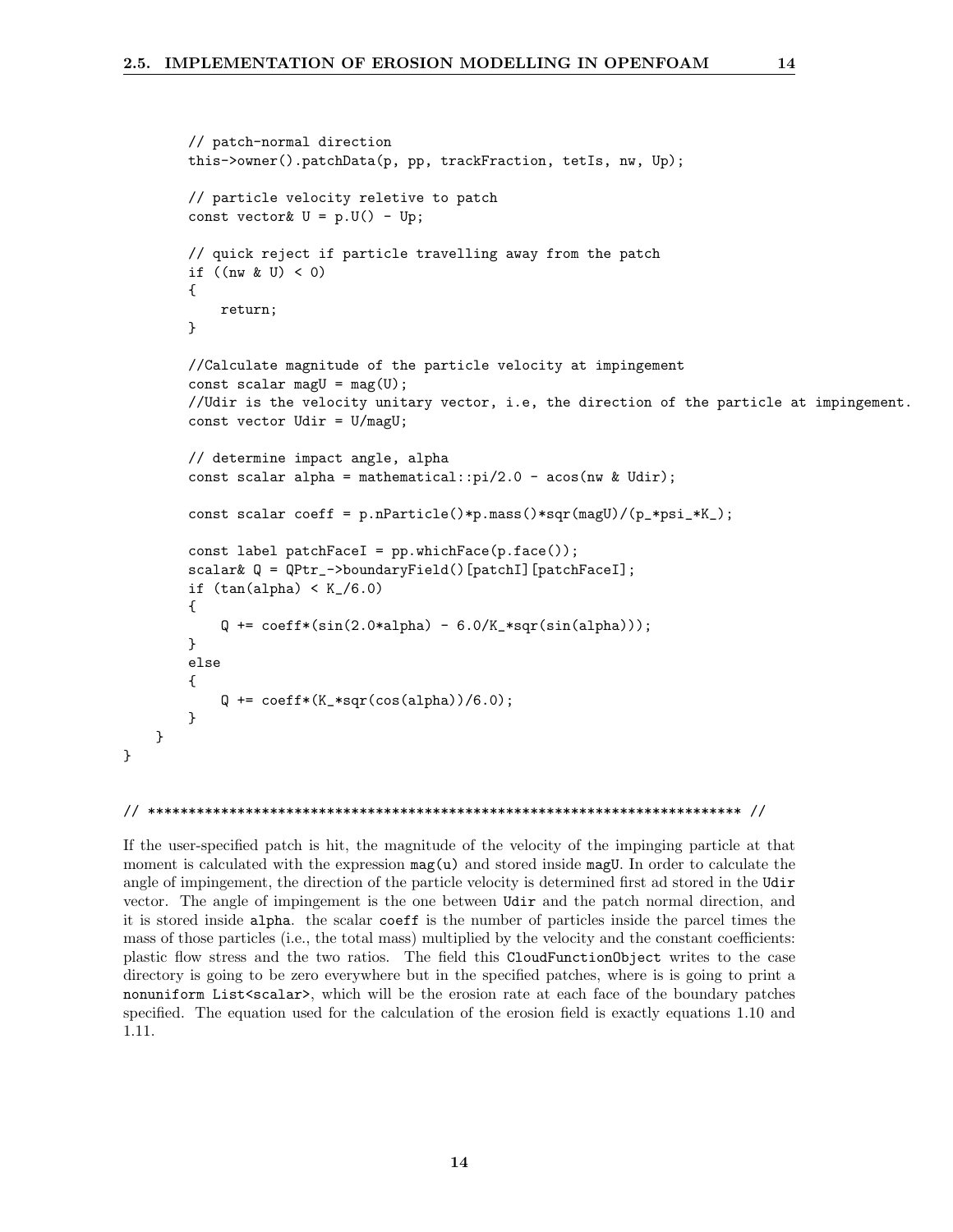### 2.6 Templating in OpenFOAM

Due to the fact that templates are very common within the KinematicParcel class, an introduction to templating could be of some use in order to be able to understand and customize Lagrangian simulations in OpenFOAM.

 $C++$  requires the declaration of variables, functions, and most other kinds of entities using specific types. However, a lot of code looks the same for different types. Templates are functions or classes that are written for one or more types not yet specified. When using a template, the types are passed as arguments, explicitly or implicitly.

#### 2.6.1 Function Templates [3] [6] [8]

A function template is used to represent a family of functions. The difference with ordinary functions is that, in the template, some of the parameters are left undetermined, i.e., parametrized. For example, in case one wants to create a function that returns the greater one of two objects:

```
template <typename T>
inline T const& max (T const& a, T const& b)
{
return a<br/>b?b:a;
}
```
The keyword typename introduces a type parameter. This is the most common one but it is not the only possible kind of parameter. The template parameters have to be announced with a syntax like:

#### template<parameters separated by commas>

In the example, the type parameter is T. This type parameter can have any identifier. It represents an arbitrary type that is going to be specified when the function is called. The condition to use a particular type is that it supports the operation that is being done in the function. For instance, in the example, the type specified has to support the operator <. The word typename may also be substituted by the word class. This keyword was actually the only way to introduce type parameters until the use of the keyword typename was enabled and it still remains valid. Normally, templates aren't compiled into single entities that can handle any type. Instead, different entities are generated from the template for every type for which the template is used. The process of replacing the template parameters by concrete types is called instantiation. In the example above the template can be instantiated:

```
inline int const& max (int const& a, int const& b)
{
// if a < b then use b else use a
return a<br/>b?b:a;
}
   for integers,
const double& max (double const&, double const&);
   for double,
const std::string& max (std::string const&, std::string const&);
```
#### for strings and so on.

OpenFOAM contains a very large amount of templates. As an example, the following functions are used inside the KinematicParcel class to interpolate the density and the velocity. However,they have different types, being the density a scalar and the velocity a vector. That is why the generic type of Foam::interpolation is redefined for each one of the functions: scalar for the density and vector for the velocity.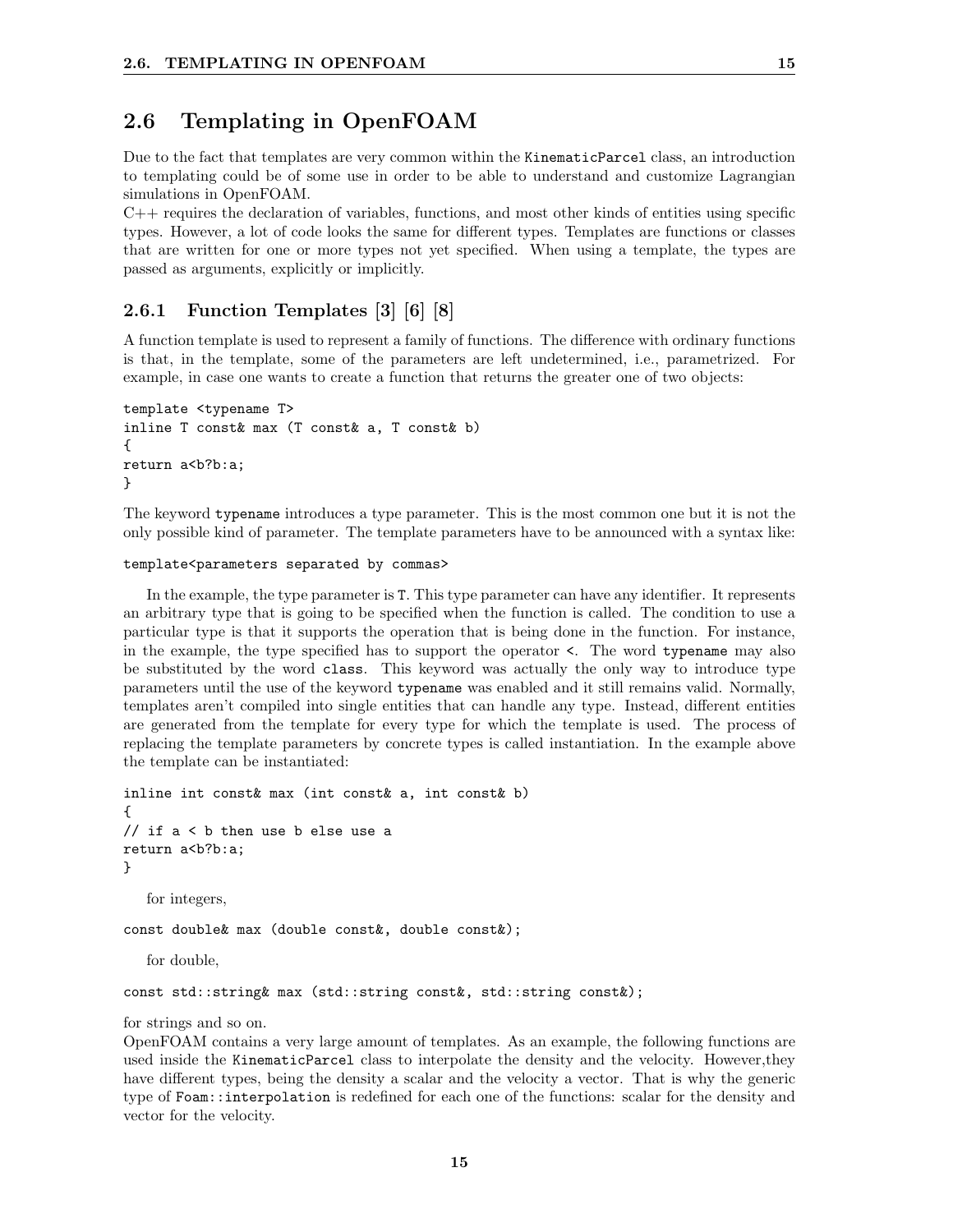```
template<class ParcelType>
template<class CloudType>
inline const Foam::interpolation<Foam::scalar>&
Foam::KinematicParcel<ParcelType>::TrackingData<CloudType>::rhoInterp() const
{
    return rhoInterp_();
}
template<class ParcelType>
template<class CloudType>
inline const Foam::interpolation<Foam::vector>&
Foam::KinematicParcel<ParcelType>::TrackingData<CloudType>::UInterp() const
{
    return UInterp_();
}
```
An attempt to instantiate a template for a type that doesn't support all the operations used within it will result in a compile-time error. Thus, templates are compiled twice: without instantiation, the template code is checked for correct syntax and when instantiated, it is checked that the calls are valid. When function templates are called for some arguments, the template parameters are determined by the arguments passed. If integers are passed as arguments, the compiler must conclude that the parameters are integers. In templating, there are two different kinds of parameters:

- Template parameters: These are declared in angle brackets (template  $\langle \text{typename T}\rangle$ ) before the function template name.
- Call parameters: Declared in parentheses (max (T const a, T const b)) after the function template name.

Also, like ordinary functions, function templates can be overloaded. There can be different function definitions with the same function name so that when that name is used in a function call, a  $C++$ compiler must decide which one of the various candidates to call.

### 2.6.2 Class Templates [3] [6] [8]

Similar to functions, classes can also be parameterized with one or more types. Container classes, which are used to manage elements of a certain type, are a typical example of this feature. The declaration procedure is very similar to function templates. Just before the declaration, a statement declares an identifier as a type parameter. Inside the class, the type parameter can be used like any other type in oder to declare members and member functions. Because templates are compiled when required, the implementation of a template class function must be in the same file as its declaration. The class template declaration starts with the same syntax as the function templates:

template<class T> class Item

The keyword class is used twice. The first one defines the template type specification, and the second one is the  $C++$  class declaration. While in funciton templates, it is the compiler the one that deduces the template type arguments, in class templates the user must explicitly pass the template type (in angle brackets <>).

An additional feature of templates is specialization. This feature enables the user to define a different implementation for a template when a specific type is passed as template parameter. An example of specialization could be as follows:

template <> class myclass <char> { ... };

This allows the definition of a specific implementation when the argument is of type char. The fact that the angle brackets are empty (<>) allows the identification of this structure as a template specification.

16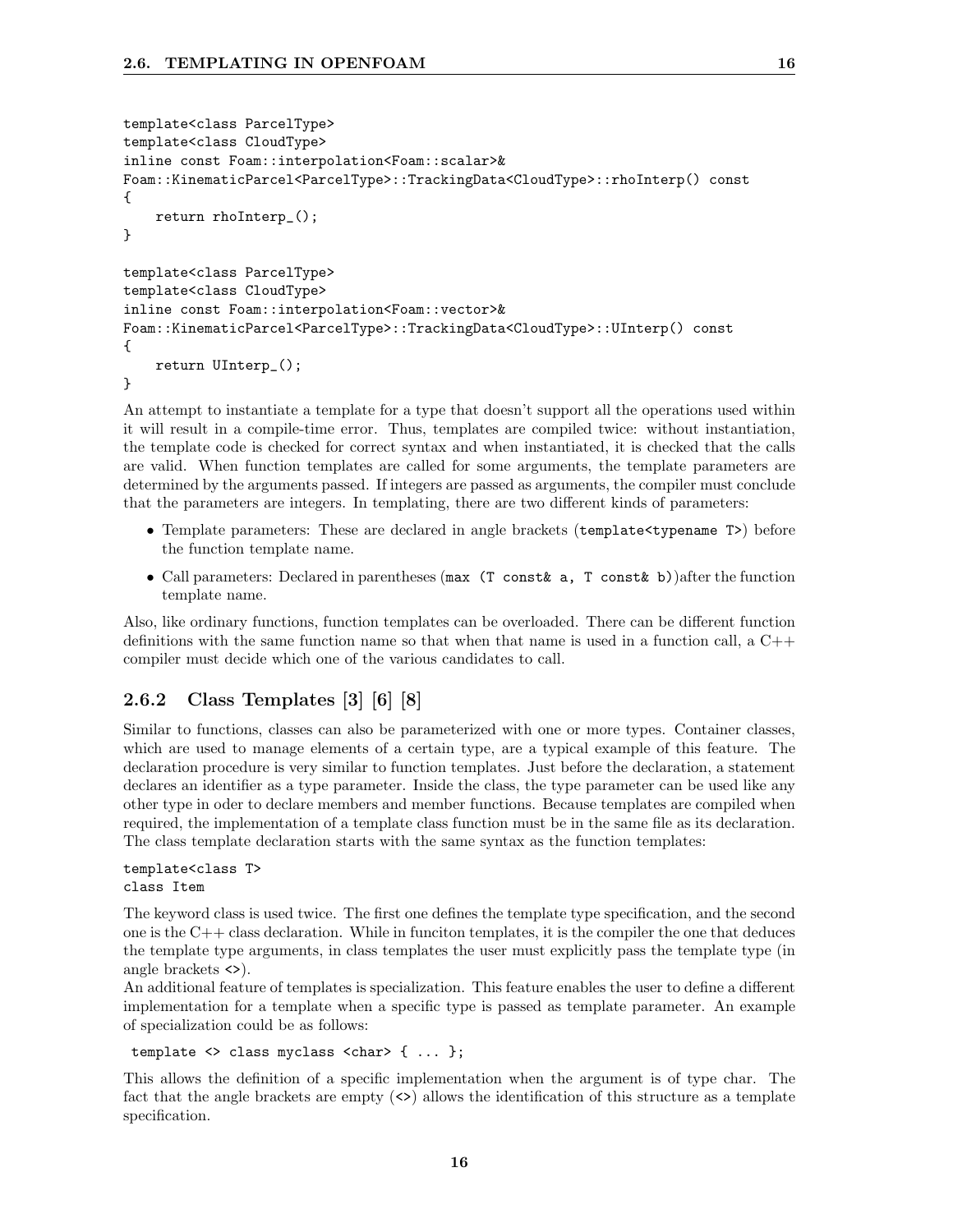## 2.7 Coupling of the kinematicCloud class and an incompressible solver

### 2.7.1 Uncoupled Lagrangian Particle Tracking

First of all, it is best if the necessary libraries to couple the incompressible solver are recompiled inside the \$WM\_PROJECT\_USER\_DIR directory. An src/lagrangian directory should have been created inside the user directory by typing:

```
cd $WM_PROJECT_USER_DIR
mkdir -p src/lagrangian/
```
As explained at the beginning of this chapter. The -p argument is used in this case to create the nested directories. Once this has been done, the next step is to copy the necessary files for compilation.

#### cp -r \$FOAM\_SRC/lagrangian/intermediate \$WM\_PROJECT\_USER\_DIR/src/lagrangian

Now all the files inside the intermediate library have been copied to the user directory and the next step is to recompile them. Here, there are two possibilities: Recompile them without changing anything inside the \Make directory or change a few lines there and then recompile the library inside the user's src/ directory. The basic difference is the compilation time. If one is going to be constantly working with this library (or any other library) and assuming that, in the process of adding new lines to the source code and changing the functions, the library is going to be recompiled, it is more efficient to just recompile the part of the code being used, since this will save a lot of time in compilation time. In this case, as the libraries that are going to be used are the ones that have the word kinematic on them, the rest of the parcel types can be deleted from the Make/files directory, leaving only the following:

PARCELS=parcels BASEPARCELS=\$(PARCELS)/baseClasses DERIVEDPARCELS=\$(PARCELS)/derived

CLOUDS=clouds BASECLOUDS=\$(CLOUDS)/baseClasses DERIVEDCLOUDS=\$(CLOUDS)/derived

/\* Cloud base classes \*/ \$(BASECLOUDS)/kinematicCloud/kinematicCloud.C

```
/* kinematic parcel sub-models */
KINEMATICPARCEL=$(DERIVEDPARCELS)/basicKinematicParcel
$(KINEMATICPARCEL)/defineBasicKinematicParcel.C
$(KINEMATICPARCEL)/makeBasicKinematicParcelSubmodels.C
```

```
KINEMATICCOLLIDINGPARCEL=$(DERIVEDPARCELS)/basicKinematicCollidingParcel
$(KINEMATICCOLLIDINGPARCEL)/defineBasicKinematicCollidingParcel.C
$(KINEMATICCOLLIDINGPARCEL)/makeBasicKinematicCollidingParcelSubmodels.C
```
submodels/Kinematic/PatchInteractionModel/LocalInteraction/patchInteractionData.C submodels/Kinematic/PatchInteractionModel/LocalInteraction/patchInteractionDataList.C

KINEMATICINJECTION=submodels/Kinematic/InjectionModel \$(KINEMATICINJECTION)/KinematicLookupTableInjection/kinematicParcelInjectionData.C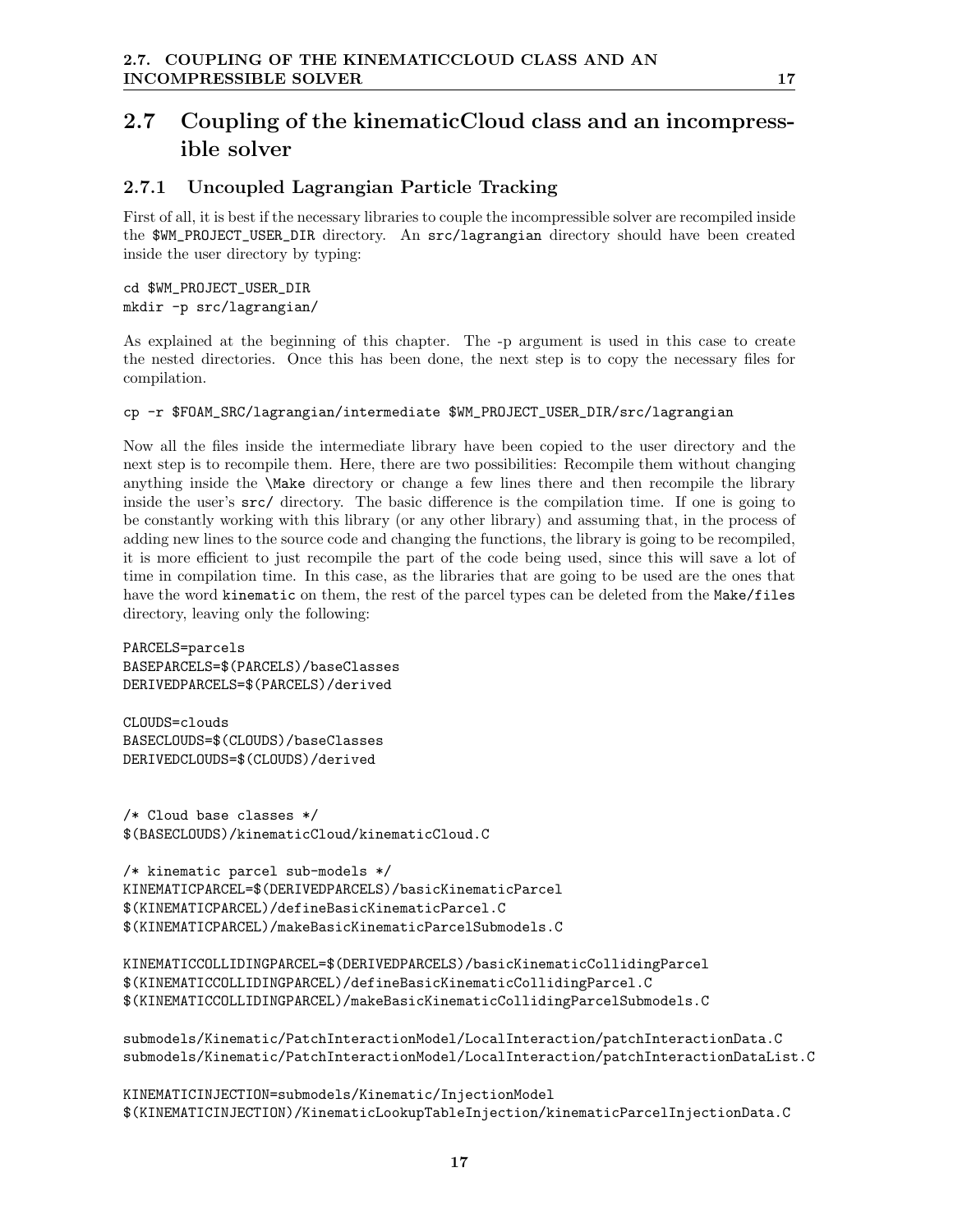\$(KINEMATICINJECTION)/KinematicLookupTableInjection/kinematicParcelInjectionDataIO.C \$(KINEMATICINJECTION)/KinematicLookupTableInjection/kinematicParcelInjectionDataIOList.C

```
/* integration schemes */
IntegrationScheme/makeIntegrationSchemes.C
```

```
/* phase properties */
phaseProperties/phaseProperties/phaseProperties.C
phaseProperties/phaseProperties/phasePropertiesIO.C
phaseProperties/phasePropertiesList/phasePropertiesList.C
```

```
/* Additional helper classes */
clouds/Templates/KinematicCloud/cloudSolution/cloudSolution.C
```

```
LIB = $(FOAM_USER_LIBBIN)/libkinematiclagrangianIntermediate
```
Inside the \Make directory, the files file should be similar to the one above. It is important to remember changing the location directory into the user's one. In this case the library is written inside username-2.2.x/plattforms/linux64GccDPOpt/lib (the folder containing the lib and bin directories may a slightly different name).

After this, the library can be recompiled by typing the following two commands in the terminal window:

wclean lib wmake libso

Once the library is compiled, the next step is to link it to the incompressible solver that is going to be created. In this first case, an incompressible transient uncoupled solver is going to be created. For low particle concentrations, this is a sufficiently accurate assumption. The steps to create the solver are the following ones:

• Create the solver directory inside the user's applications/solvers directory and copy the original pimpleFoam solver into that directory by doing:

```
cd $WM_PROJECT_USER_DIR/ applications/solvers/
mkdir pimpleKinematicFoam
```
• Copy the pimpleFoam solver into the created directory

```
cd pimpleKinematicFoam
cp -r $WM_PROJECT_DIR/ applications/solvers/incompressible/pimpleFoam/* .
```
This will copy all the files inside the pimpleFoam directory into the user directory (also pimpleDyMFoam and SRFPimpleFoam solvers will be copied, but one can get rid of them easily, if they are not going to be used by doing rm -r pimpleDyMFoam SRFPimpleFoam The next step is to change the name of the solver to the desired one by doing:

mv pimpleFoam.C pimpleKinematicFoam.C

• Modify the Make/files and Make/options Inside files, the user should have:

```
pimpleKinematicFoam.C
EXE = $(FOAM_USER_APPBIN)/pimpleKinematicFoam
```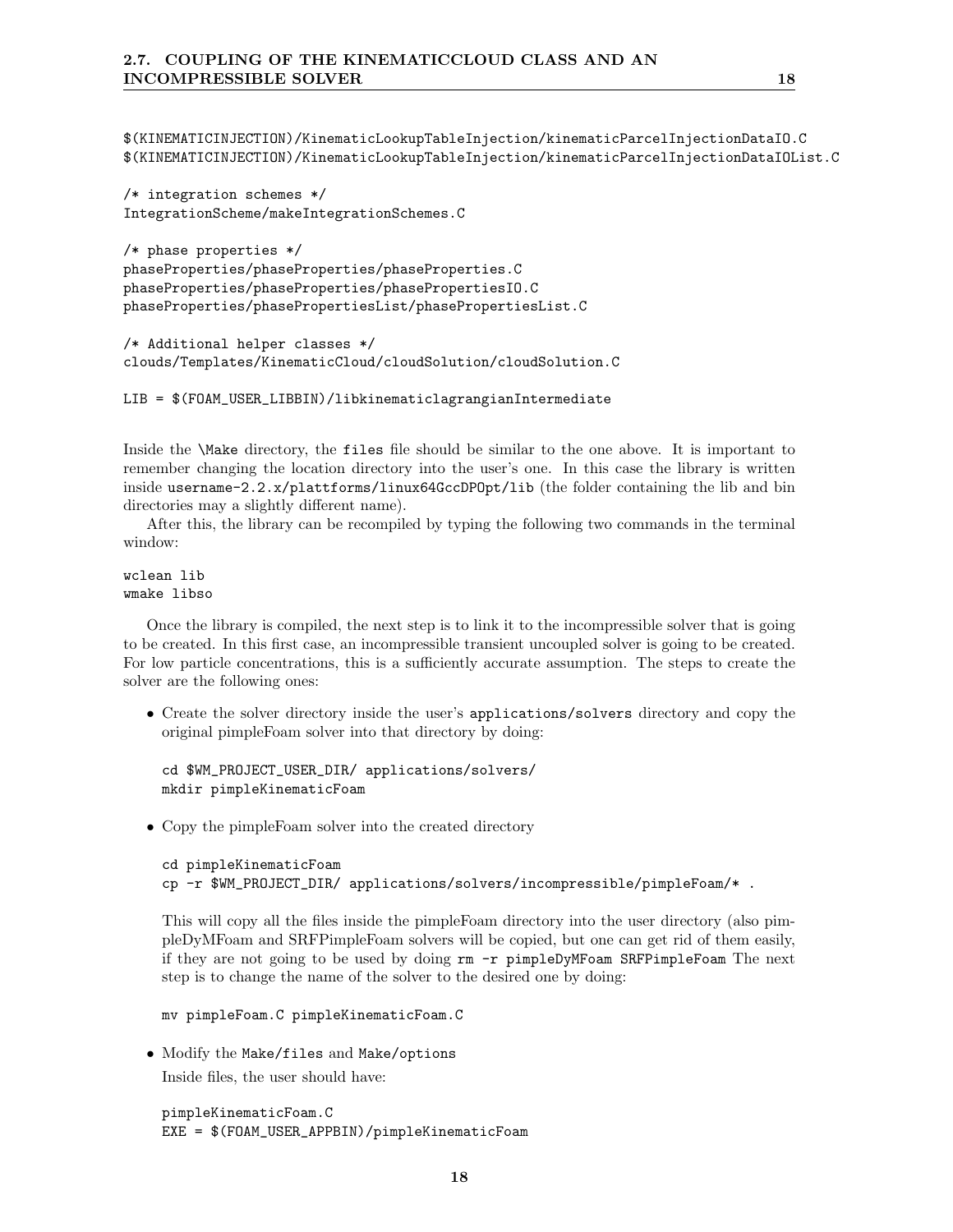Which tells the compiler which files to compile and to store the app created inside the user directory.

The options file should contain the following lines for the compiler to know where to look for the files:

```
LIB_USER_SRC = $(WM_PROJECT_USER_DIR)/src
EXE_INC = \setminus-I$(LIB_SRC)/turbulenceModels/incompressible/turbulenceModel \
    -I$(LIB_SRC)/transportModels \
    -I$(LIB_SRC)/transportModels/incompressible/singlePhaseTransportModel \
    -I$(LIB_SRC)/finiteVolume/lnInclude\
    -I$(LIB_SRC)/meshTools/lnInclude \
    -I$(LIB_SRC)/fvOptions/lnInclude \
    -I$(LIB_SRC)/sampling/lnInclude \
    -I$(LIB_SRC)/lagrangian/basic/lnInclude \
    -I$(LIB_SRC)/regionModels/surfaceFilmModels/lnInclude \
    -I$(LIB_SRC)/regionModels/regionModel/lnInclude \
    -I$(LIB_SRC)/lagrangian/intermediate/lnInclude \
    -I$(LIB_USER_SRC)/lagrangian/intermediate/lnInclude \
#swap LIB_USER_SRC for LIB_SRC in case the $FOAM_SRC library is used
    -I$(LIB_SRC)/lagrangian/distributionModels/lnInclude \
    -I$(LIB_SRC)/thermophysicalModels/specie/lnInclude \
    -I$(LIB_SRC)/thermophysicalModels/basic/lnInclude \
    -I$(LIB_SRC)/thermophysicalModels/properties/liquidProperties/lnInclude \
    -I$(LIB_SRC)/thermophysicalModels/properties/liquidMixtureProperties/lnInclude \
    -I$(LIB_SRC)/thermophysicalModels/properties/solidProperties/lnInclude \
    -I$(LIB_SRC)/thermophysicalModels/properties/solidMixtureProperties/lnInclude \
    -I$(LIB_SRC)/thermophysicalModels/reactionThermo/lnInclude \
    -I$(LIB_SRC)/thermophysicalModels/SLGThermo/lnInclude \
    -I$(LIB_SRC)/thermophysicalModels/radiationModels/lnInclude \
    -I$(LIB_SRC)/dynamicFvMesh/lnInclude \
    -I$(LIB_SRC)/sampling/lnInclude
```

```
EXE_LIBS = \ \-lincompressibleTurbulenceModel \
    -lincompressibleRASModels \
    -lincompressibleLESModels \
    -lincompressibleTransportModels \
    -lfiniteVolume \
    -lmeshTools\
    -lfvOptions \
    -llagrangian\
    -llagrangianIntermediate \
    -lkinematiclagrangianintermediate \
    -lthermophysicalFunctions \
    -lsurfaceFilmModels \
    -ldistributionModels \
    -lregionModels \
    -lspecie \
```

```
-lfluidThermophysicalModels \
```

```
-lliquidProperties \
```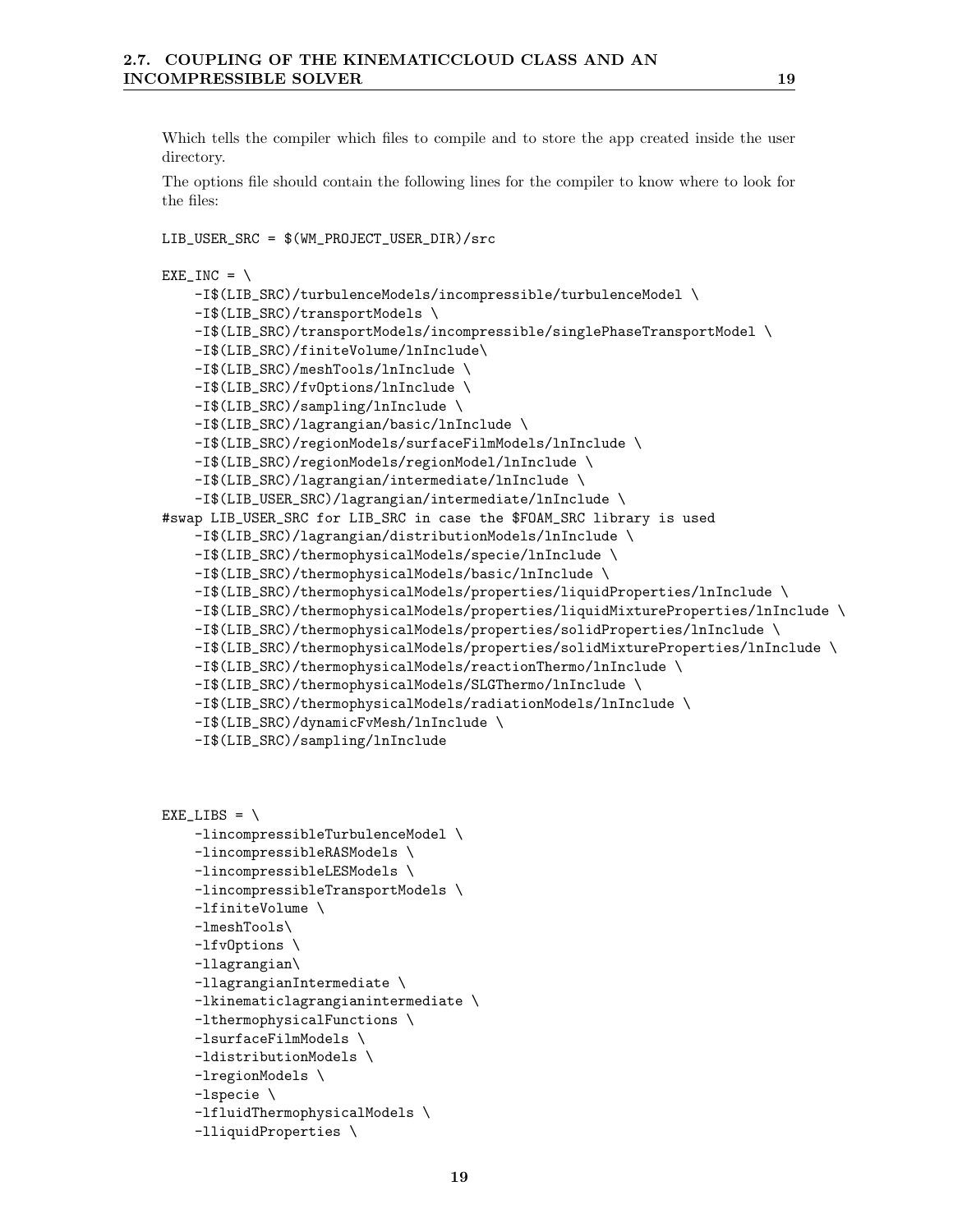```
-lliquidMixtureProperties \
-lsolidProperties \
-lsolidMixtureProperties \
-lreactionThermophysicalModels \
-lSLGThermo \
-lradiationModels \
-lLESdeltas \
-lcompressibleTurbulenceModel \
-lcompressibleRASModels \
-lcompressibleLESModels \
-lregionModels \
-lsurfaceFilmModels \
-ldynamicFvMesh \
-lsampling
```
It is essential to tell the compiler where to look for the user's library. The purpose of the first line is to let the compiler know that when it reads, LIB\_USER\_SRC, it should go to the WM\_PROJECT\_USER\_DIR/src directory, and there, look for the intermediate library.

• Once this is ready, it is time to modify the createFields.H file:

At the beginning of the file the following lines are added in order to be able to look for some properties defined in the transportProperties dictionary for further manipulation:

Info<< "\nReading transportProperties\n" << endl;

```
IOdictionary transportProperties
(
    IOobject
    (
        "transportProperties",
        runTime.constant(),
        mesh,
        IOobject::MUST_READ_IF_MODIFIED,
        IOobject::NO_WRITE
    )
);
dimensionedScalar rhoInfValue
(
    transportProperties.lookup("rhoInf")
);
```
Where rhoInf is the density of the carrier phase defined in the mentioned dictionary.

• A couple of fields for the carrier phase density and viscosity have to be created too. It is an incompressible solver and they are not going to vary, but the KinematicCloud class needs those for the constructor. The first of those fields is the density:

```
volScalarField rhoInf
(
    IOobject
    (
```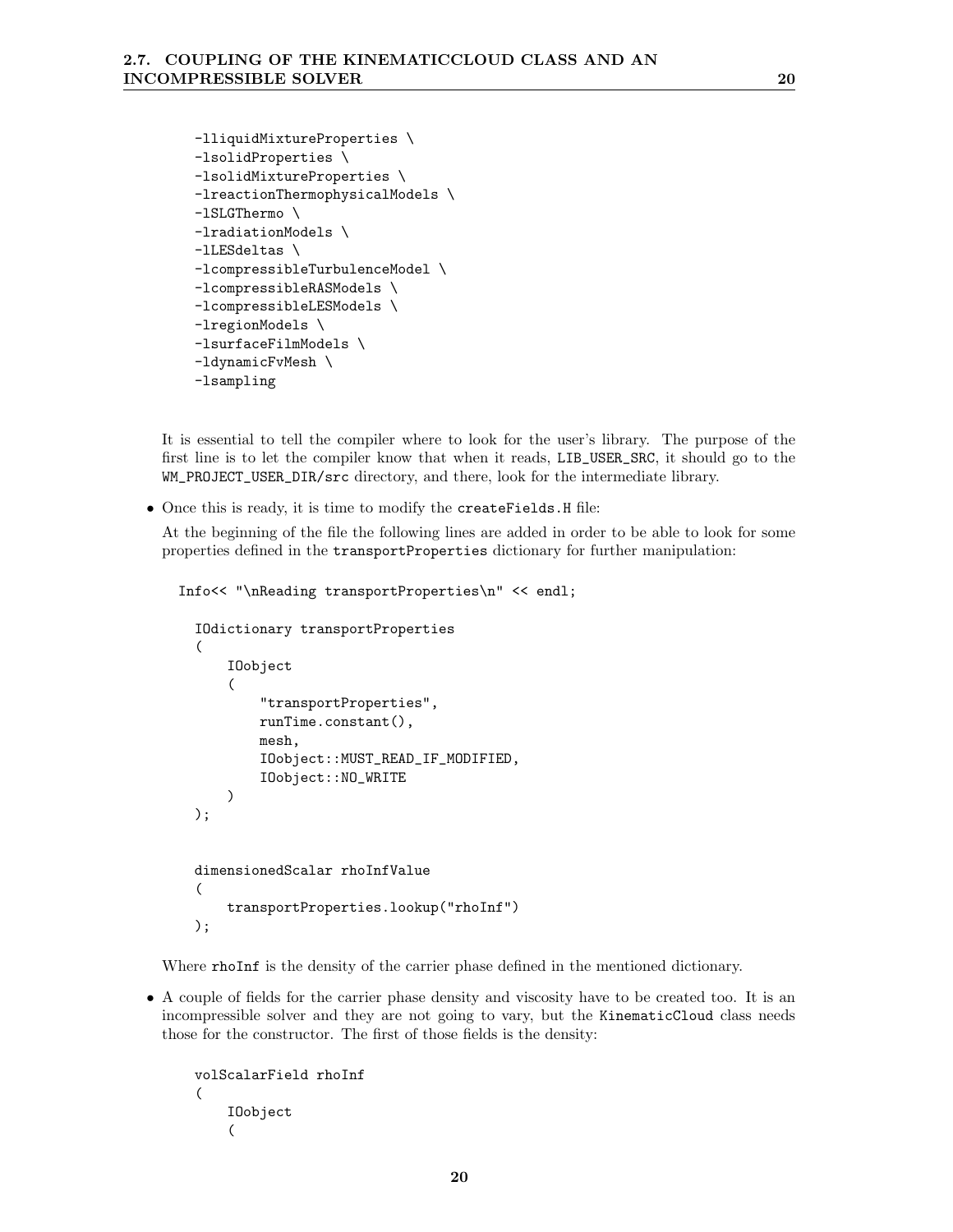```
"rho",
        runTime.timeName(),
        mesh,
        IOobject::NO_READ,
        IOobject::AUTO_WRITE
    ),
    mesh,
    rhoInfValue
);
```
And the second one is the dynamic viscosity:

```
volScalarField mu
(
    IOobject
    (
        "mu",
        runTime.timeName(),
        mesh,
        IOobject::NO_READ,
        IOobject::AUTO_WRITE
    ),
    laminarTransport.nu()*rhoInfValue
);
```
The dynamic viscosity is to be added just after the following lines:

```
autoPtr<incompressible::turbulenceModel> turbulence
(
    incompressible::turbulenceModel::New(U, phi, laminarTransport)
);
```
• The last modification inside the createFields.H file is to include the constructor for the KinematicCloud class:

```
word kinematicCloudName("kinematicCloud");
args.optionReadIfPresent("cloudName", kinematicCloudName);
Info<< "Constructing kinematicCloud " << kinematicCloudName << endl;
basicKinematicCloud kinematicCloud
(
   kinematicCloudName,
   rhoInf,
    U,
    mu,
    g
);
```
As seen in this last piece of code, the constructor needs the density of the carrier phase and the dynamic viscosity, which were created in the previous step. This constructor will also ask for the gravity, and that means, that the user must have a g file inside the constant directory with the value and units of the gravity force so that the readGravitationalAcceleration.H header, which is going to be included later, is able to read it from that location.

21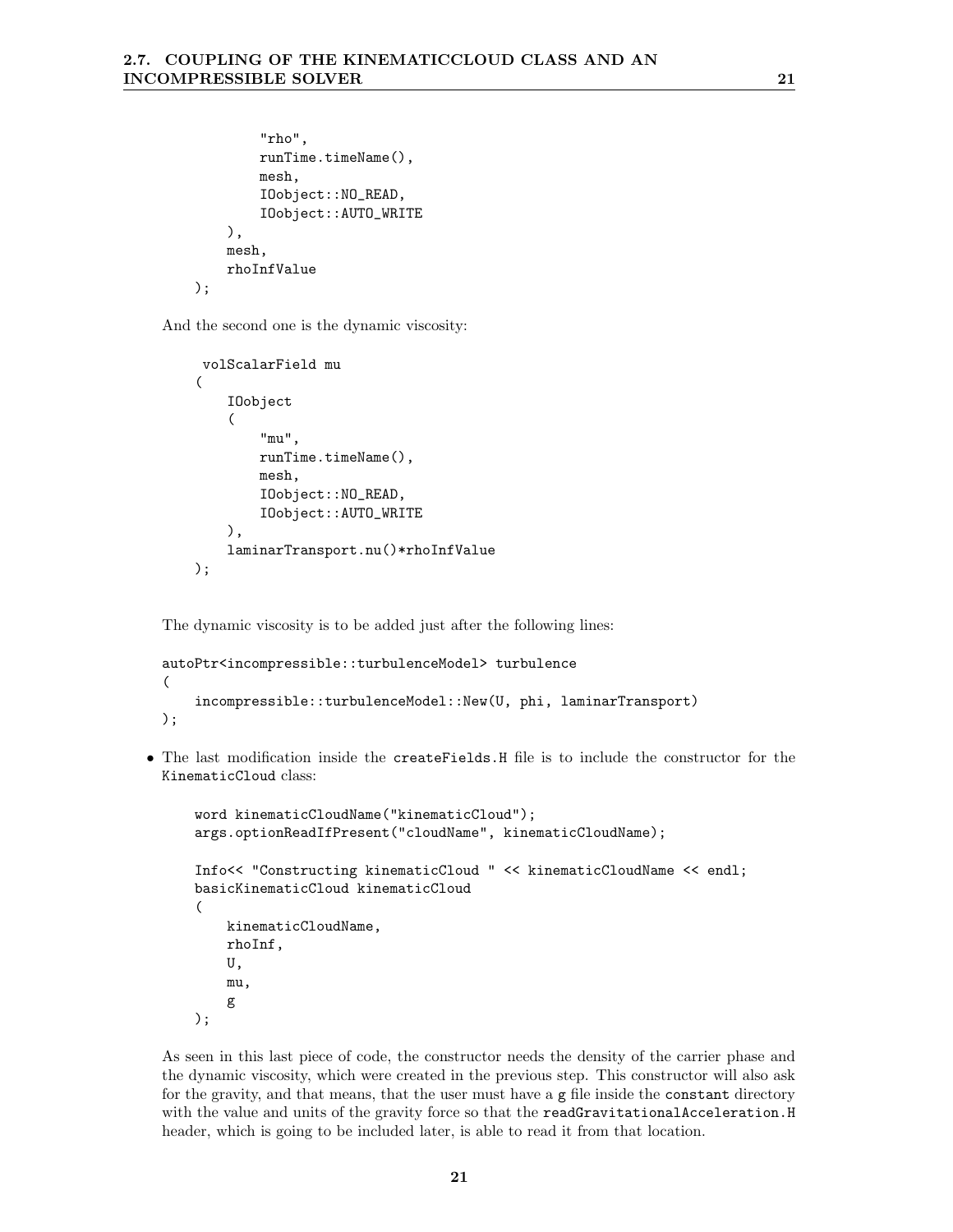• The modifications to the pimpleKinematicFoam. C file are the following ones: Copy the following line after #include "IOMRFZoneList.H":

```
#include "basicKinematicCloud.H"
```
This tells the compiler which cloud is going to be used. If four way coupling was necessary, the file to paste inside the #include statement would be basicCollidingCloud.H.

Include after int main(int argc, char \*argv[]) the following lines:

```
argList::addOption
   (
       "cloudName",
       "name",
       "specify alternative cloud name. default is 'kinematicCloud'"
   );
```
Which adds the option for the user to specify an alternative cloud name.

Then, after #include "createMesh.H":

```
#include "readGravitationalAcceleration.H"
```
So the solver knows how and where from to read the gravitational acceleration to use it for both calculations and the construction of the cloud.

• Finally, just before runTime.write(); the following lines are added too:

```
Info<< "Evolving " << kinematicCloud.name() << endl;
kinematicCloud.evolve();
```
• Once all this is completed, the solver can be compiled and, hopefully, the process will not output any errors. In order to compile, inside the solver directory run, as always:

wclean wmake

This is the procedure to create the solver. In the next chapter, the necessary files for running a case will be specified.

#### 2.7.2 Coupled Lagrangian Particle Tracking

As it can be seen in the calc function displayed below, the term responsible for the coupling is Su().

```
template<class ParcelType>
template<class TrackData>
void Foam::KinematicParcel<ParcelType>::calc
(
    TrackData& td,
    const scalar dt,
    const label cellI
)
{
    // Define local properties at beginning of time step
    11 \sim \sim \sim \sim \sim
```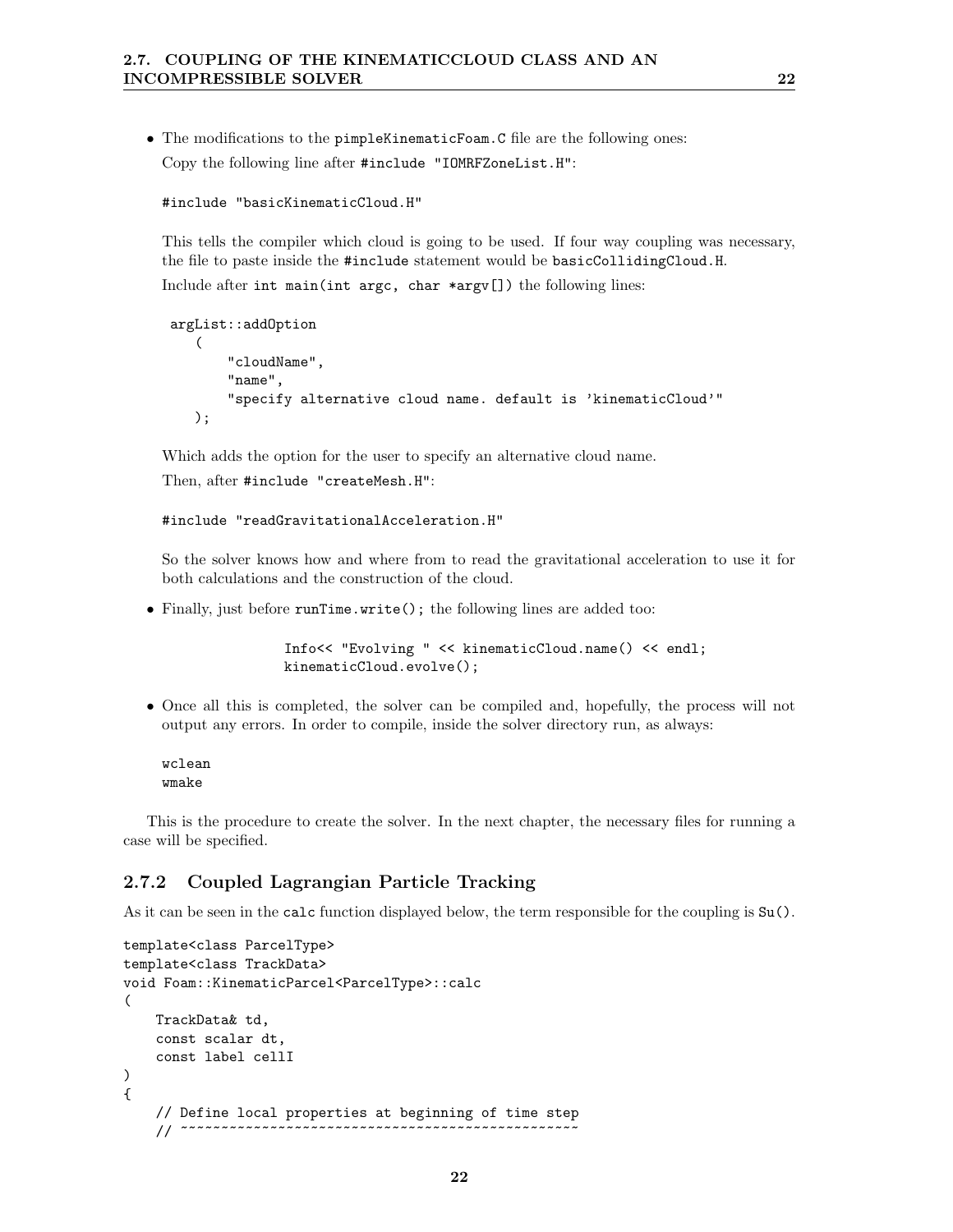```
const scalar np0 = nParticle_;
const scalar mass0 = \text{mass}();
// Reynolds number
const scalar Re = this->Re(U_, d_, rhoc_, muc_);
// Sources
//~~~~~~~~
// Explicit momentum source for particle
vector Su = vector::zero;
// Linearised momentum source coefficient
scalar Spu = 0.0;
// Momentum transfer from the particle to the carrier phase
vector dUTrans = vector::zero;
// Motion
// ~~~~~~
// Calculate new particle velocity
this->U_ = calcVelocity(td, dt, cellI, Re, muc_, mass0, Su, dUTrans, Spu);
// Accumulate carrier phase source terms
// ~~~~~~~~~~~~~~~~~~~~~~~~~~~~~~
if (td.cloud().solution().coupled())
{
    // Update momentum transfer
    td.cloud().UTrans()[cellI] += np0*dUTrans;
    // Update momentum transfer coefficient
    td.cloud().UCoeff()[cellI] += np0*Spu;
}
```
And the function to calculate the new particle velocity (calcVelocity):

}

```
//- Calculate new particle velocity
template<class TrackData>
const vector calcVelocity
\left(TrackData& td,
   const scalar dt, \frac{1}{1} // timestep
   const label cellI,
    const scalar Re, // Reynolds number
    const scalar mu, // local carrier viscosity
   const scalar mass,<br>const vector& Su,
    const vector& Su, // explicit particle momentum source
    vector& dUTrans, // momentum transfer to carrier
   scalar& Spu \frac{1}{1} linearised drag coefficient
) const;
```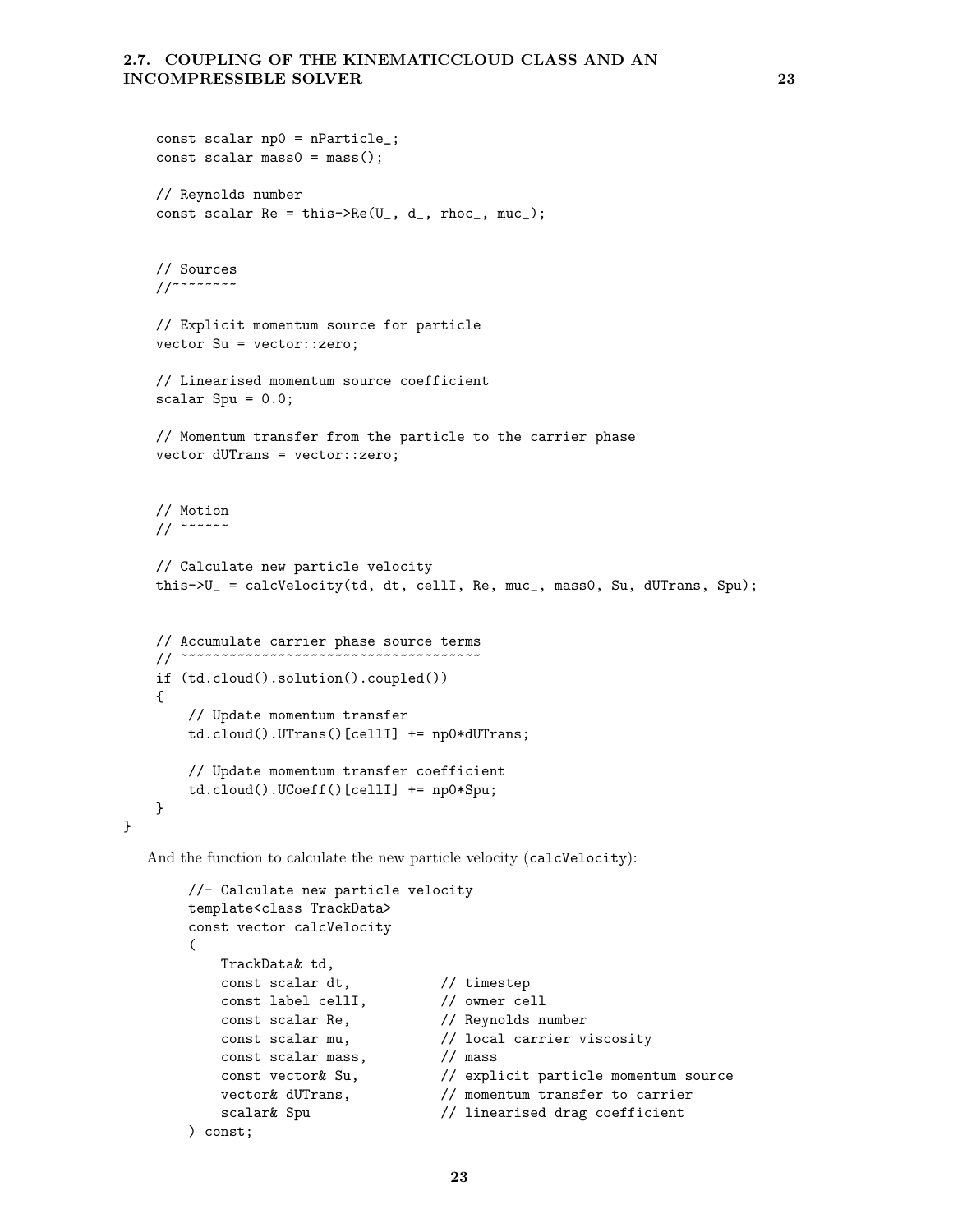If the solution is properly coupled, the solver will write out two fields:

- nameoftheCloud:Ucoeff It is of type volscalarField::DimensionedInternalField It is a nonuniform List<vector>
- nameoftheCloud:Utrans It is of type volVectorField::DimensionedInternalField It is a nonuniform List<scalar>

However, if the solution is not coupled, these fields will be written to the runTime but instead of being non-uniform lists, they will be uniform 0; and uniform (0 0 0); respectively. First, and provided that the KinematicClass is being coupled to an incompressible solver, the momentum will have to be divided by the density of the carrier phase. In pimpleFoam and the rest of the incompressible solver in OpenFOAM, the equations are divided by the carrier phase density. An easy way of doing this is creating the inverse of the density and then, in the file UEqn. H, multiply the momentum by that inverse, so there will be no mismatched units. Inside the createFields.H the following line is added after the density is read from the particleProperties dictionary:

#### dimensionedScalar invrhoInf("invrhoInf",(1.0/rhoInfValue));

Then, in order to create the coupled version of the solver it is necessary to include this momentum transfer into the UEqn.H, so the file will look now like:

```
// Solve the Momentum equation
tmp<fvVectorMatrix> UEqn
(
    fvm::ddt(U)
  + fvm::div(phi, U)
  + turbulence->divDevReff(U)
 ==
     fvOptions(U)
    +invrhoInf*kinematicCloud.SU(U)
);
UEqn().relax();
fvOptions.constrain(UEqn());
volScalarField rAU(1.0/UEqn().A());
if (pimple.momentumPredictor())
{
    solve
    (
        UEqn()
         =-fvc::grad(p));
    fvOptions.correct(U);
}
```
Finally, once all the changes are done and the files are saved the final step is to run in the terminal (inside the solver directory):

24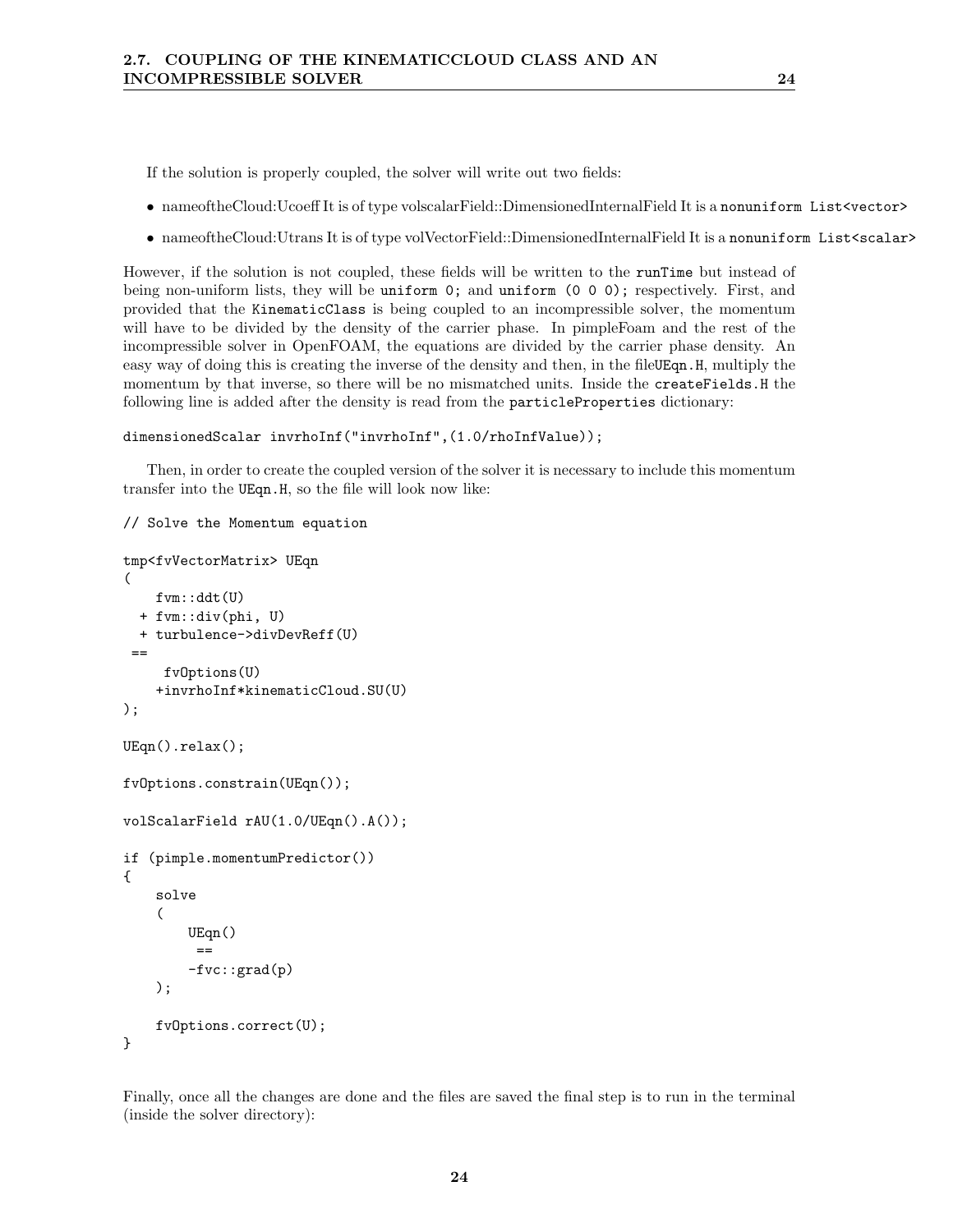#### wclean wmake

Given that the two-way coupling is going to be switched on and off inside the kinematicCloudProperties dictionary, it is probably a good option to create a unique solver and decide whether the simulation is going to be coupled or uncoupled switching from on to off in the mentioned dictionary.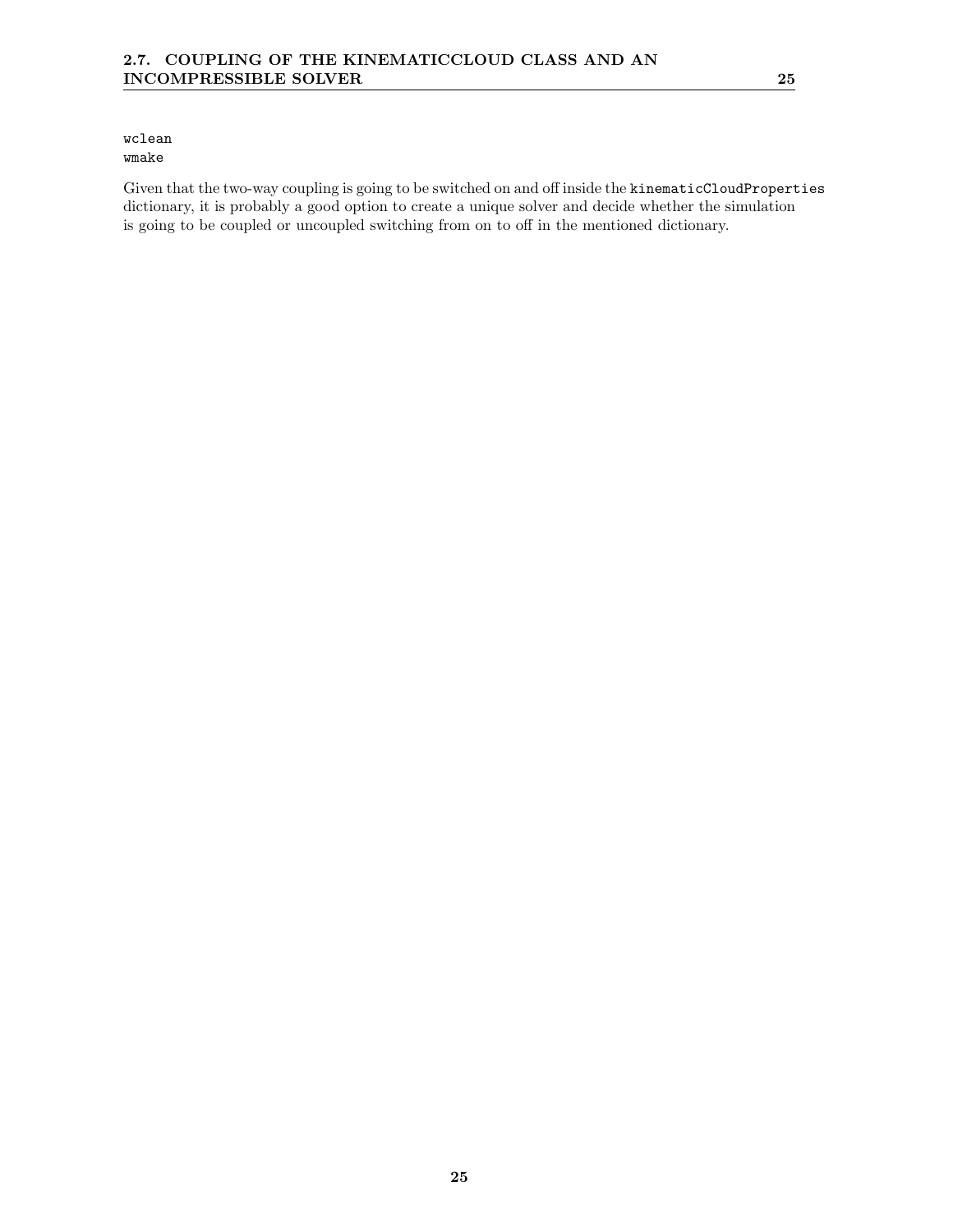## Chapter 3

# Preprocessing

## 3.1 Geometry definition

The geometry chosen for this tutorial is a very simple one, consisting of a 100 mm length quadran-



Figure 3.1: Geometry of the pipe used for the tutorial case.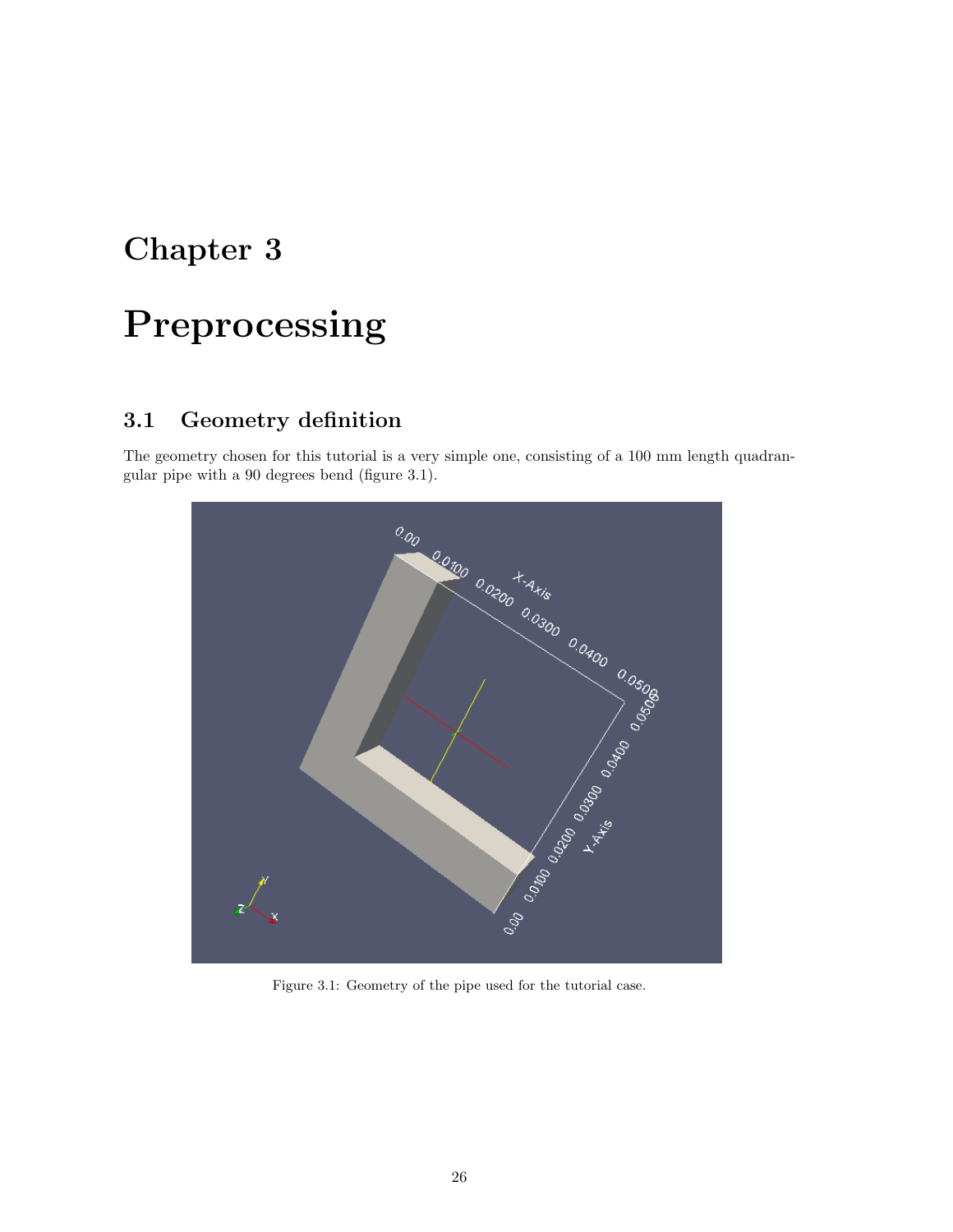The geometry is defined in the blockMeshDict dictionary and in order to generate the rest of the mesh files needed by OpenFOAM, the blockMesh command has to be run in the case directory.

## 3.2 The 0/ directory

In order to have a more efficient case solution it is recommended to run the case without the particles until it reaches the steady state (simpleFoam is the most suitable one for this simulation) and then use the command,

mapFields /Path-To-Steady-State-Case-Directory -consistent

steady-state case has been defined, the command to run it is as follows:

to map the fields obtained for the fluid flow into the transient case with particles and use them as initial conditions in our 0 directory. Regarding the application settings, before running mapFields, the starting time in the transient case has to be the same one as the time step being mapped from the steady state solution, and the directory created by the application and containing the non-uniform scalar and vector fields has to be renamed as 0, once mapFields has finished the transfer. For the steady-state case, three directories are necessary: 0, constant and system. Once the

#### simpleFoam >&log&

The calculation process can also be viewed (and stopped with  $\text{ctrl} + \text{C}$ ) in the terminal typing:

tail -f log

The case can also be killed by typing,

#### pidof simpleFoam

Which outputs the PID of the process and then, being PID the number obtained in the terminal window, run,

#### kill PID

Once the steady state case fields are correctly mapped into the transient case directory, it is time to set up the necessary files for the lagrangian simulation.

### 3.3 The constant/ directory

Inside the constant directory the user must specify the properties of the lagrangian simulation in a dictionary called kinematicCloudProperties. The example used for this tutorial can also be found in Appendix 1. A file named g is necessary for the construction of the cloud, as explained before. This file must, at least, contain:

```
FoamFile
```

```
{
   version 2.0;
   format ascii;
   class uniformDimensionedVectorField;
   location "constant";
   object g;
}
// * * * * * * * * * * * * * * * * * * * * * * * * * * * * * * * * * * * * * //
dimensions [0 1 -2 0 0 0 0];
value (0 -9.81 0);
```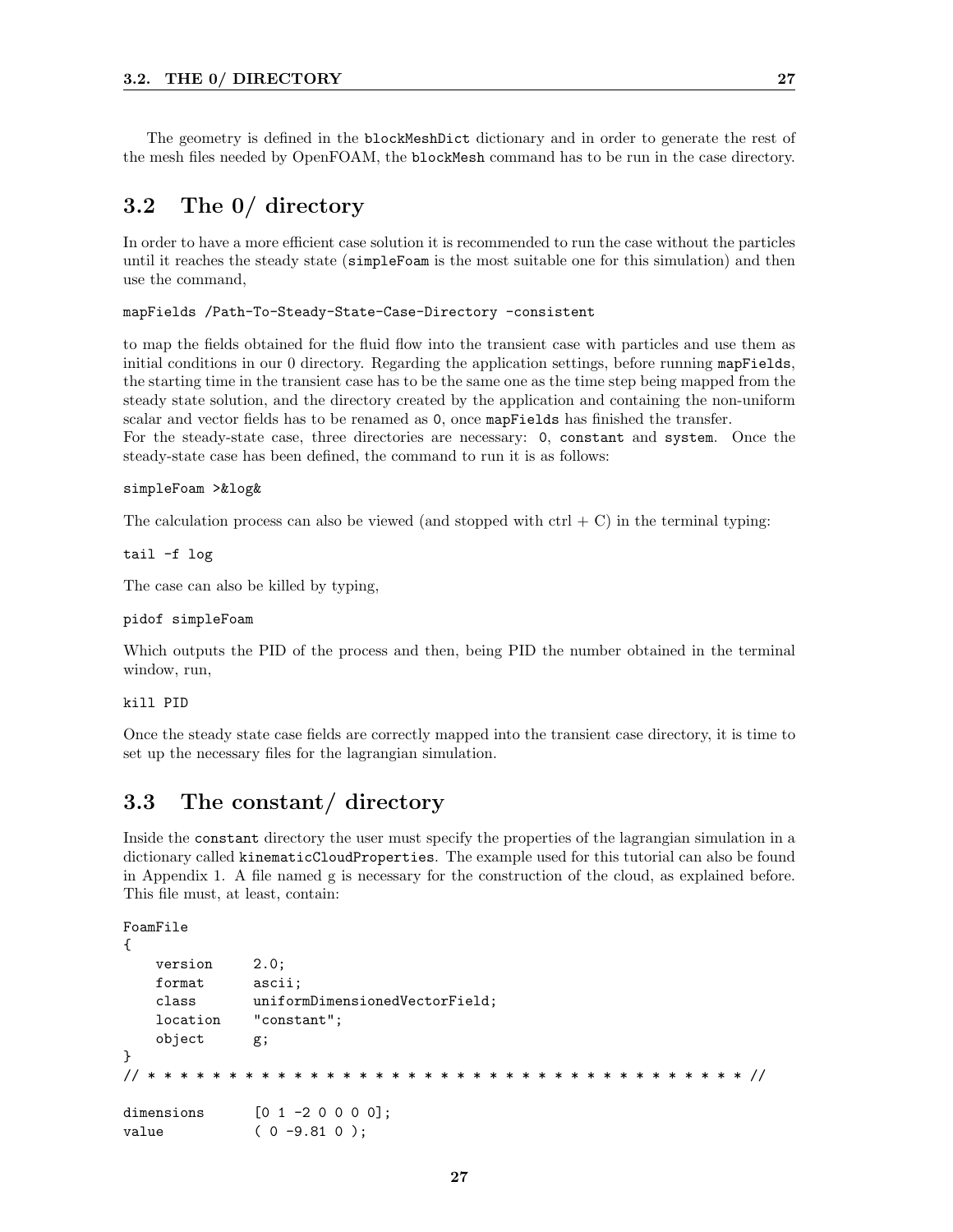Where the gravity vector is specified, depending on which reference is being used. For this case, the gravity is in the  $-\hat{j}$  direction.

In this particular case, a  $k - \epsilon$  model has been chosen. For this, a RASProperties file is also required containing:

```
FoamFile
{
   version 2.0;
   format ascii;
   class dictionary;
   location "constant";
   object RASProperties;
}
// * * * * * * * * * * * * * * * * * * * * * * * * * * * * * * * * * * * * * //
RASModel kEpsilon;
turbulence on;
printCoeffs on;
```
And as explained before, the transportProperties file, which should look similar to:

FoamFile

```
{
   version 2.0;
   format ascii;
   class dictionary;
   location "constant";
   object transportProperties;
}
// * * * * * * * * * * * * * * * * * * * * * * * * * * * * * * * * * * * * * //
```
transportModel Newtonian;

nu nu [ 0 2 -1 0 0 0 0 ] 1e-06; rhoInf rhoInf [ 1 -3 0 0 0 0 0] 1000;

## 3.4 The system/ directory

The files inside the system directory will be the usual ones, i.e., fvSchemes, fvSolution and controlDict. However, it is good to pay some attention in this kind of simulations to the Courant number. The Courant number is defined as:

$$
C = \frac{u\Delta t}{\Delta x} \tag{3.1}
$$

Being u the velocity,  $\Delta x$  the space interval and  $\Delta t$  the time interval. Keeping the courant number under the value of 1 will help the solution converge, specially when dealing with coupled simulations.

## 3.5 Running the case

Once the case is properly set up, it can be run by typing:

pimpleKinematicFoam >&log&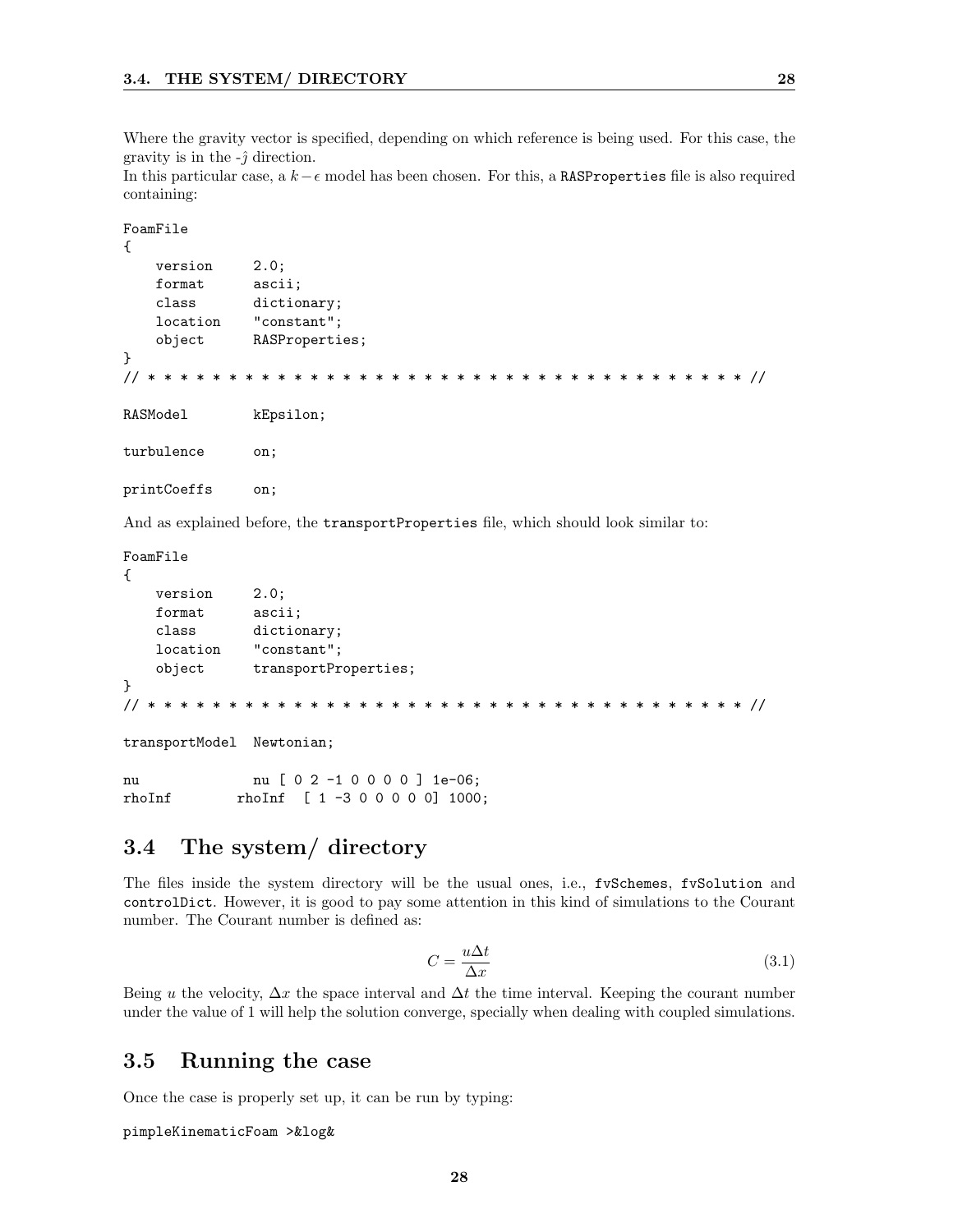which will allow later the use of foamLog to extract the residuals relative to each of the variables for plotting.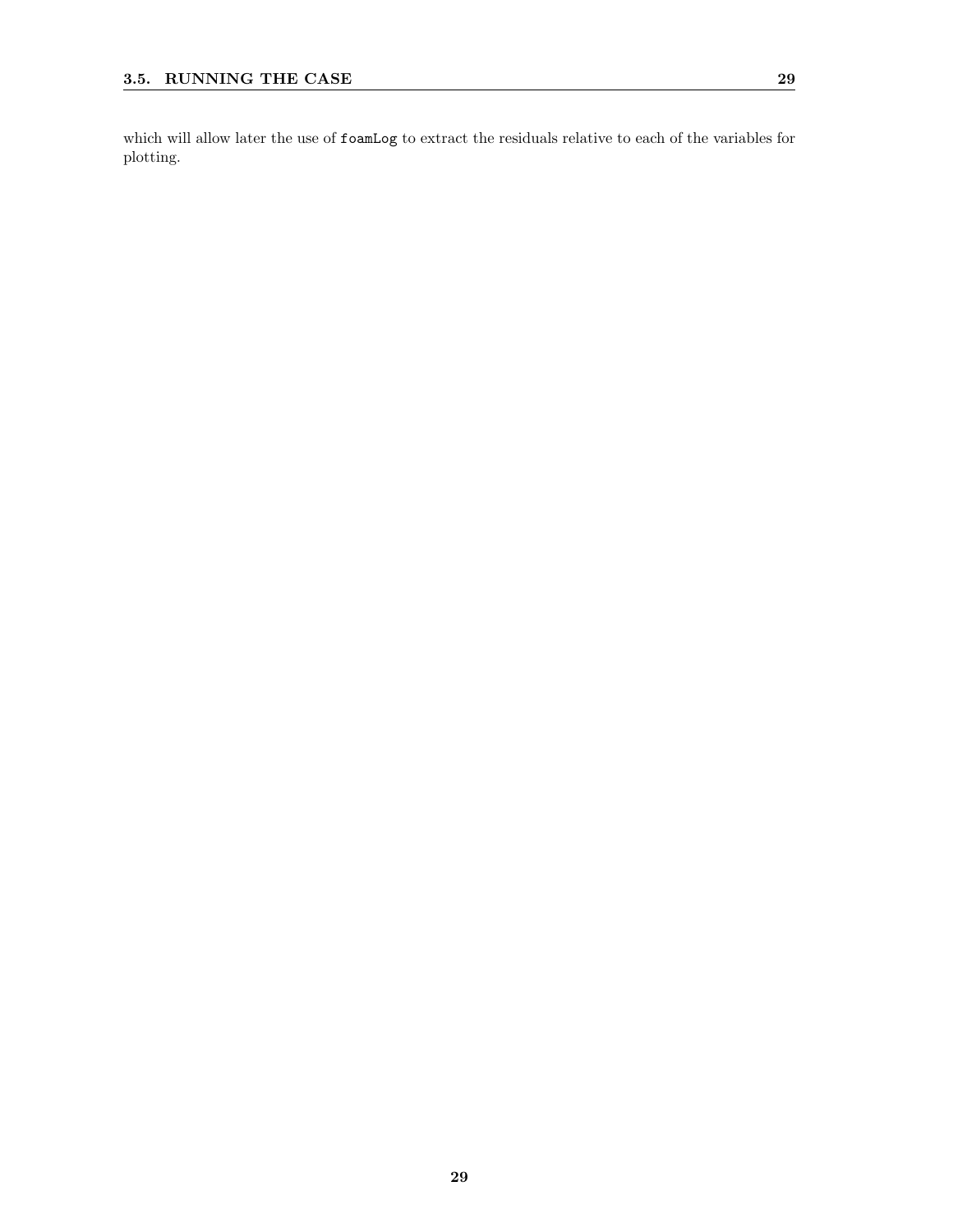## Chapter 4

# Postprocessing

## 4.1 Lagrangian Particles in Paraview

There are actually two ways for visualization of the lagrangian cloud in paraview. The first one is to transform the case data into VTK format by doing:

foamToVTK

The second one is to run paraFoam in the terminal window and then click on "Skip Zero Time" (no parcels have been released at zero time. That is why no lagrangian fields or cloud are available for display). Once this is done, any of the lagrangian fields as well as the kinematic cloud can be displayed with paraview just by checking the box relative to each one of them.



Figure 4.1: Check "Skip Zero Time" box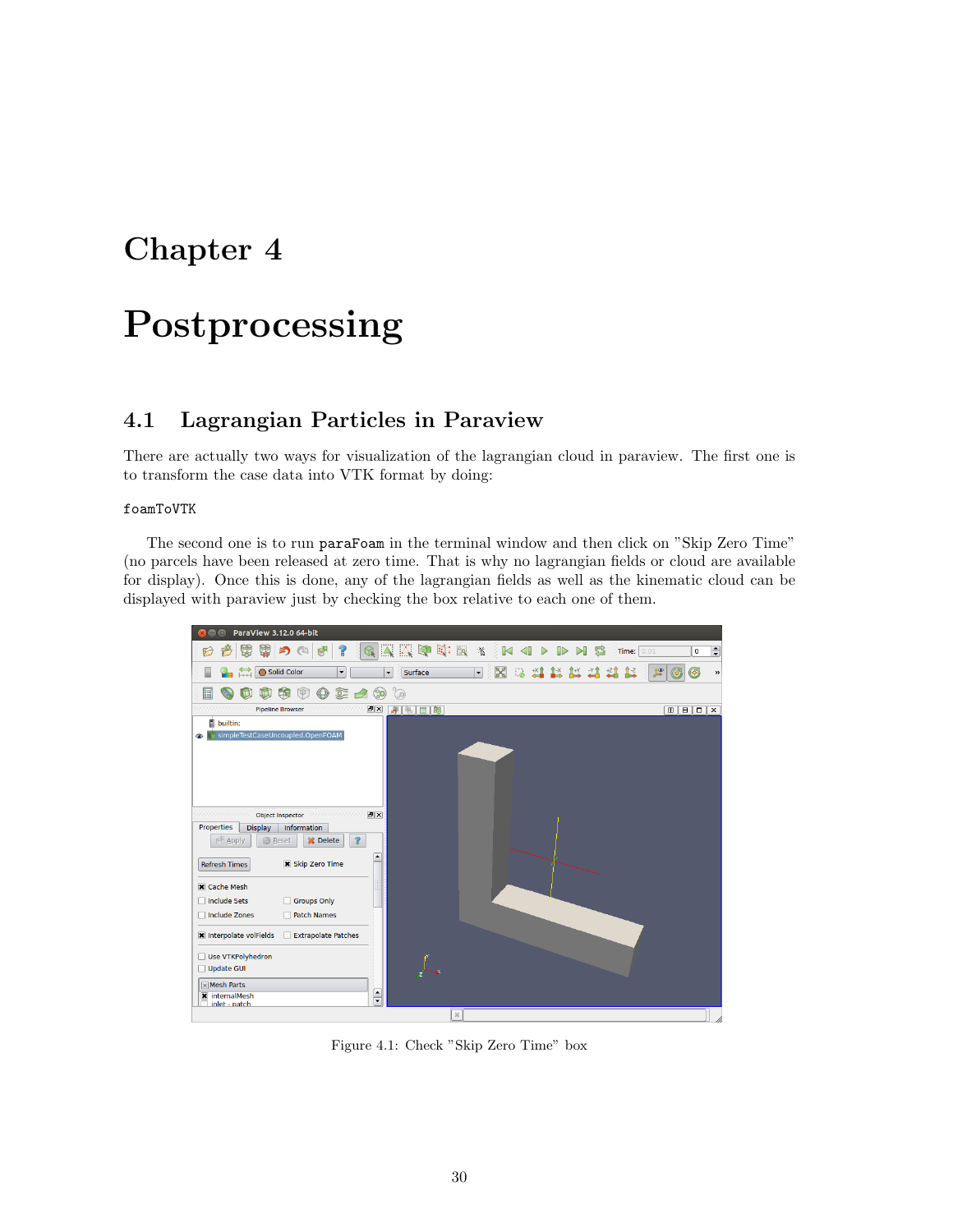| <b>Object Inspector</b>                            |                 | $ D  \times$ |
|----------------------------------------------------|-----------------|--------------|
| <b>Properties</b><br><b>Display</b>                | Information     |              |
| <b>Apply</b><br>Reset                              | <b>X</b> Delete |              |
|                                                    |                 | ▲            |
| <b>X</b> Cache Mesh                                |                 |              |
| <b>Include Sets</b>                                | Groups Only     |              |
| Include Zones                                      | Patch Names     |              |
| <b>X</b> Interpolate volFields Extrapolate Patches |                 |              |
| <b>Use VTKPolyhedron</b>                           |                 |              |
| Update GUI                                         |                 |              |
| <b>Mesh Parts</b>                                  |                 |              |
| <b>*</b> internalMesh                              |                 |              |
| inlet - patch                                      |                 |              |
| outlet - patch<br>walls - patch                    |                 |              |
| <b>X</b> kinematicCloud - lagrangian               |                 |              |
|                                                    |                 |              |
| <b>Nolume Fields</b>                               |                 |              |
| epsilon                                            |                 |              |
| k<br>kinematicCloudO                               |                 |              |
| mu                                                 |                 |              |
| nut                                                |                 |              |
| ×<br>p                                             |                 |              |
| rho                                                |                 |              |
| ×<br>υ                                             |                 |              |
| Lagrangian Fields                                  |                 | ۸            |
| $\sqcap$ active                                    |                 |              |
| origid                                             |                 |              |
| origProcId                                         |                 |              |
| typeld                                             |                 |              |
| age<br>d                                           |                 |              |
| dTarget                                            |                 |              |
| nParticle                                          |                 |              |
| rho                                                |                 |              |
| tTurb                                              |                 |              |
| $\overline{\bullet}$                               |                 | ◂            |

Figure 4.2: Check "kinematicCloud-lagrangian" and any of the available lagrangian fields

## 4.2 Results of Coupled and Uncoupled Simulations

As expected, in this particular case, the case with two-way coupling is practically identical to the one-way coupled. This is due to the fact that the momentum transferred between phases is actually negligible, being the values very close to zero. In case of the uncoupled simulation, the solver allows the user to set up a higher courant number (maxCo in controlDict), which, consequently will enlarge the time step, and will be reflected in a much faster simulation. However, in the coupled case, instabilities might appear when trying to set a high courant number, causing the solver to diverge. Thus, the courant number to be set up in the controlDict dictionary must be carefully chosen, taking into account the size of our mesh the velocity and the time-step.

## 4.3 Post-processing erosion in Paraview 3.12.0

In order to postprocess erosion in Paraview, the "kinematicCloudQ" field box has to be checked ito display the erosion field as shown in picture 4.4.

What paraview is representing in the erosion contours is the volume of material eroded, as the sum of the material eroded by each of the individual impacts of the particles at each face.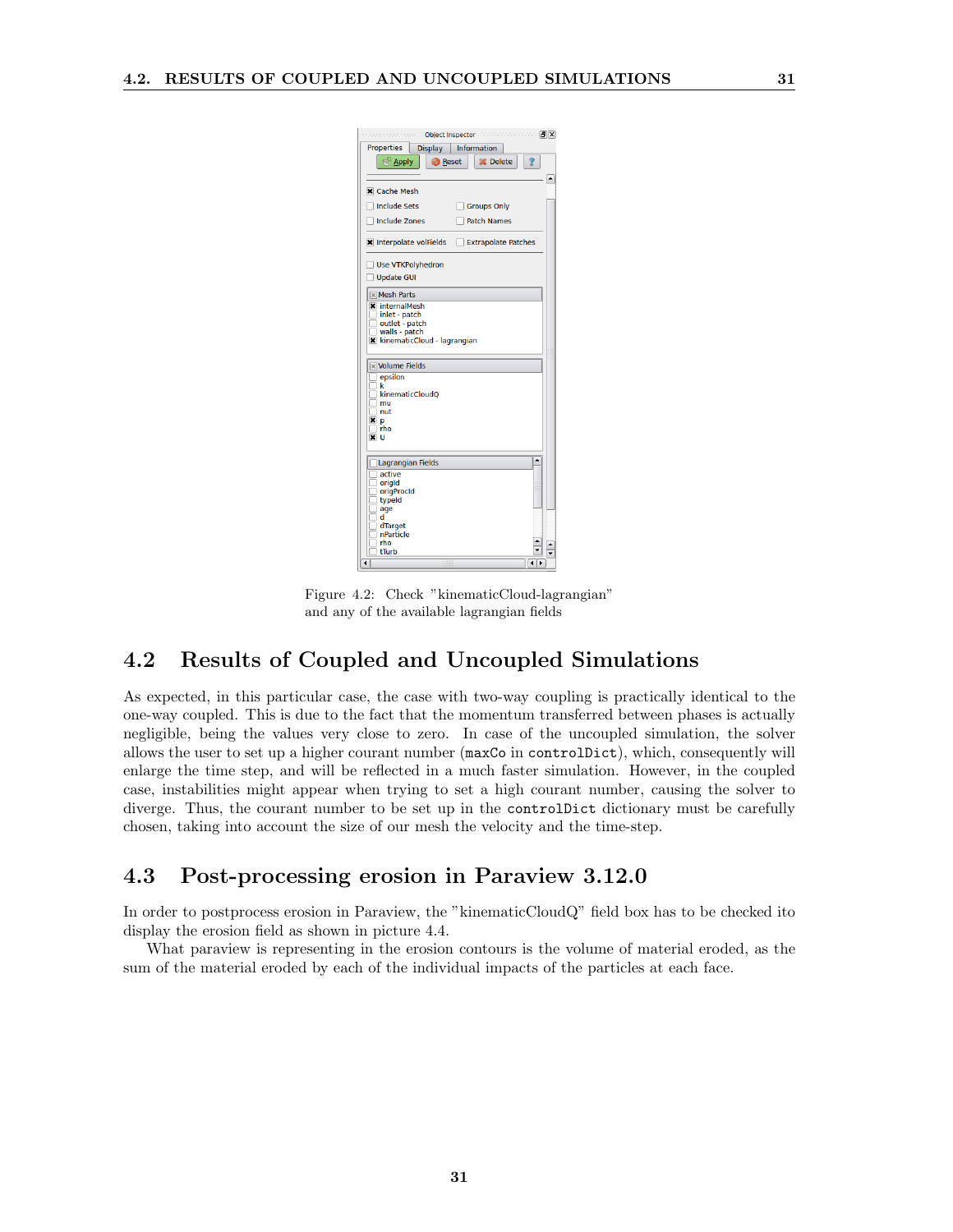

Figure 4.3: Visualization of the particles in paraview



Figure 4.4: Erosion contours in paraview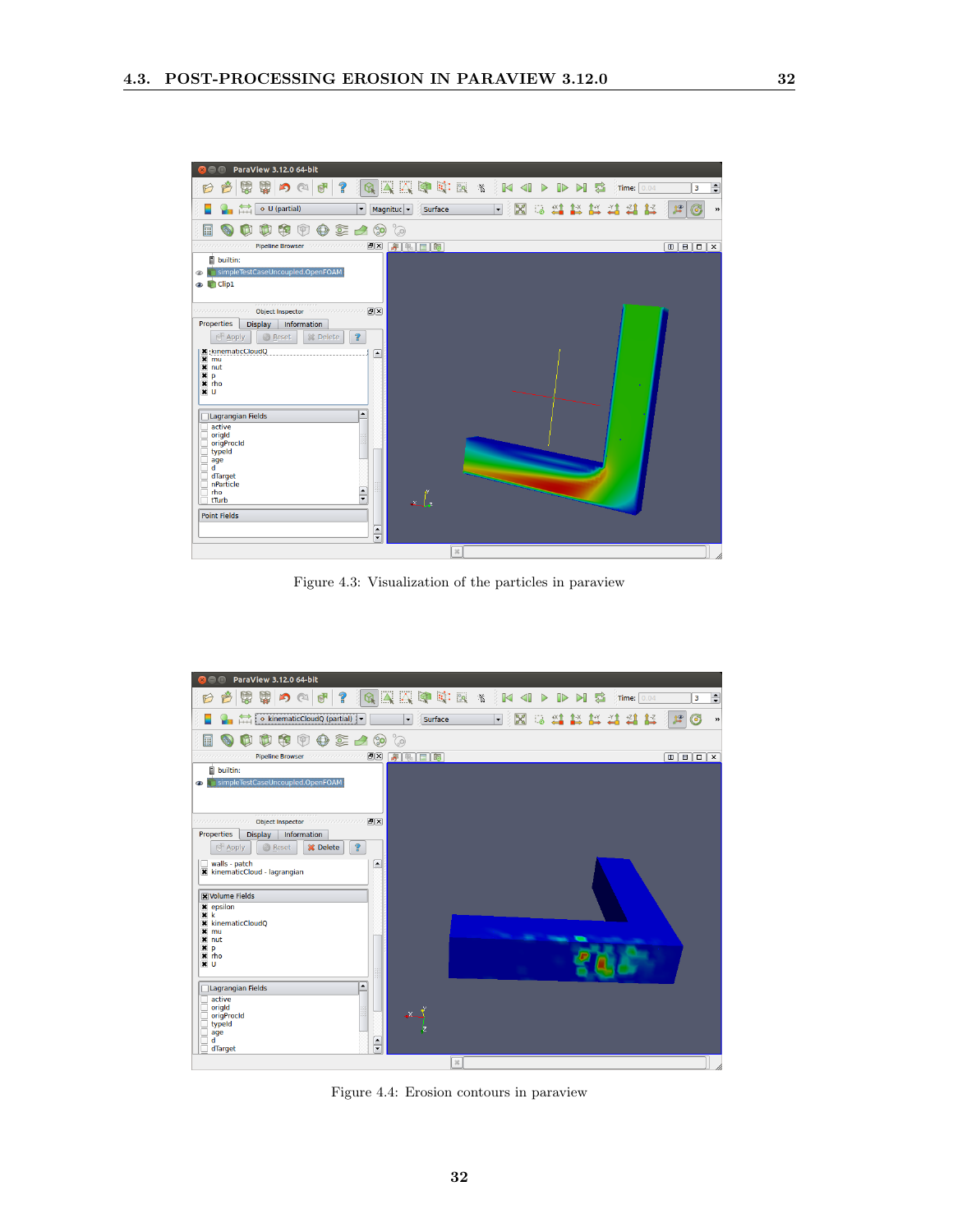## Chapter 5

# Appendix 1

## 5.1 kinematicCloudProperties Dictionary

```
/*--------------------------------*- C++ -*----------------------------------*\
| ========= | |
| \\ / F ield | OpenFOAM: The Open Source CFD Toolbox |
| \\ / O peration | Version: 2.2.0 |
| \\ / A nd | Web: www.OpenFOAM.org |
|\hspace{.8cm} \rangle |\hspace{.8cm} \rangle |\hspace{.8cm} \rangle |\hspace{.8cm} \rangle |\hspace{.8cm} \rangle |\hspace{.8cm} \rangle |\hspace{.8cm} \rangle |\hspace{.8cm} \rangle |\hspace{.8cm} \rangle |\hspace{.8cm} \rangle |\hspace{.8cm} \rangle |\hspace{.8cm} \rangle\*---------------------------------------------------------------------------*/
FoamFile
{
   version 2.0;
    format ascii;
    class dictionary;
   location "constant";
   object kinematicCloudProperties;
}
// * * * * * * * * * * * * * * * * * * * * * * * * * * * * * * * * * * * * * //
solution
{
    active true; //can be set to true or false
    coupled false; //true or false for coupled or uncoupled simulations
    transient yes; //yes or no, no for steady-state calculations
    cellValueSourceCorrection off; //when set to on it activated the
//correction of the momentum tranferred to the eulerian phase
    sourceTerms
    {
       schemes
       {
U semiImplicit 1;//explicit or semiImplicit
    //ALSO specify relaxCoeff for each of the fields
       }
    }
    interpolationSchemes
    {
       rho cell;
```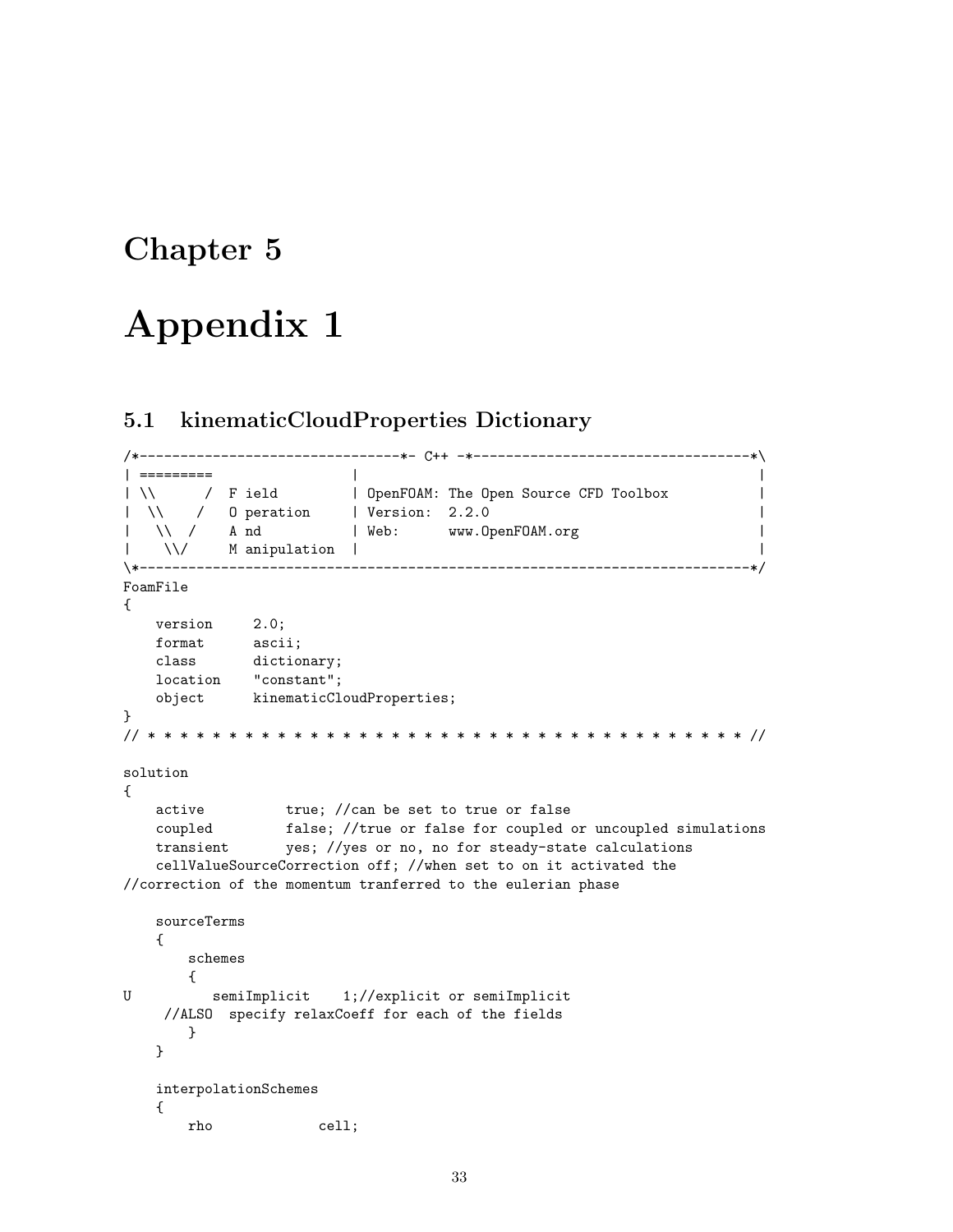```
U cellPoint;
       mu cell;
     //curlUcDt cell; //field used for Lift force calculations
     //DucDt cell;//filed used for pressureGradient calculations
/*Available schemes are:
cell
cellPatchConstrained
cellPoint
cellPointFace
cellPointWallModified
pointMVC
*/
   }
   integrationSchemes
   {
       U Euler;
/*Available schemes are:A dictionary with the value of
Euler
analytical
*/
   }
}
constantProperties
{
   //parcelTypeId 1:
   //rhoMin 1e-15;
   //minParticleMass 1e-15:
   rho0 3217;
   youngsModulus 700e9;
   poissonsRatio 0.187;
}
subModels
{
   particleForces
   {
       sphereDrag;
       gravity;
/*SaffmanMeiLiftForce //TomiYamaLift may be chosen instead
{
U U;
}
*/
     /*paramagnetic
{
magneticSusceptibility -6.3e-9; //m^3/kg for graphite
HdotGradH U;
*/ }
/*pressureGradient
```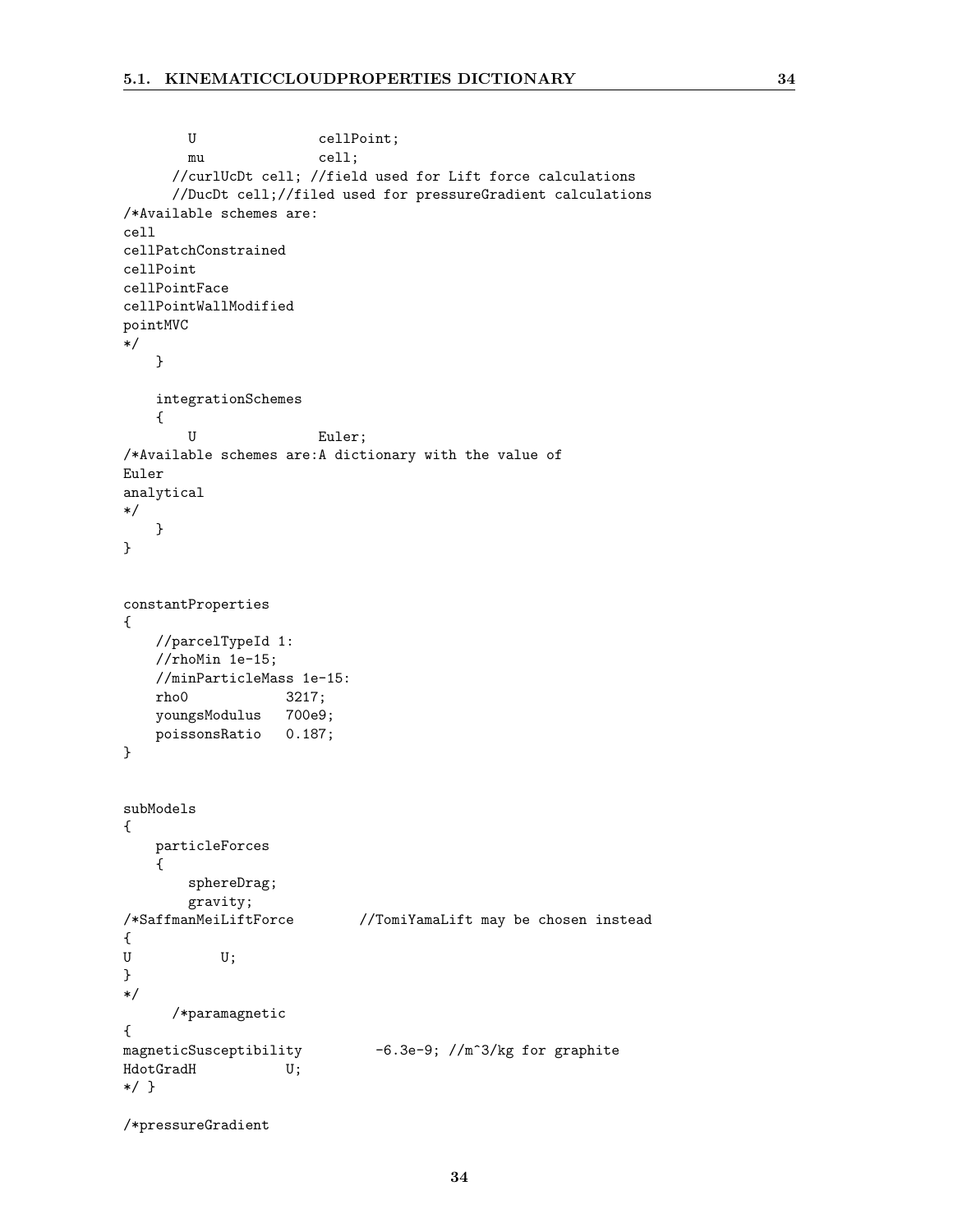```
{
U U;
}
*/
/*virtualMass
{
Cvm 0.5;
}
*/
   /*nonInertialFrame
       {
            linearAccelerationName linearAc;
                   linearAcceleration 10;
             angularVelocityName angVelo;
                   angularVelocity 5;
                   angularAccelerationName angAcc
                   angularAcceleration 5;
         }
     */
//SRF;
   }
   injectionModels
   {
 model1
    {
        type patchInjection;
        patchName inlet;
 SOI 0; //Start of injection
 massFlowRate 0.01;
 massTotal 0.2;
 parcelBasisType mass;
 flowRateProfile 0.01;
 sizeDistribution
{
type RosinRammler;
RosinRammlerDistribution
{
minValue 200e-6;
maxValue 300e-6;
d 250e-6;
n 3;
}
}
        duration 20;
        parcelsPerSecond 500000;
        U0 ( 0 -15 0 );
    }
   }
```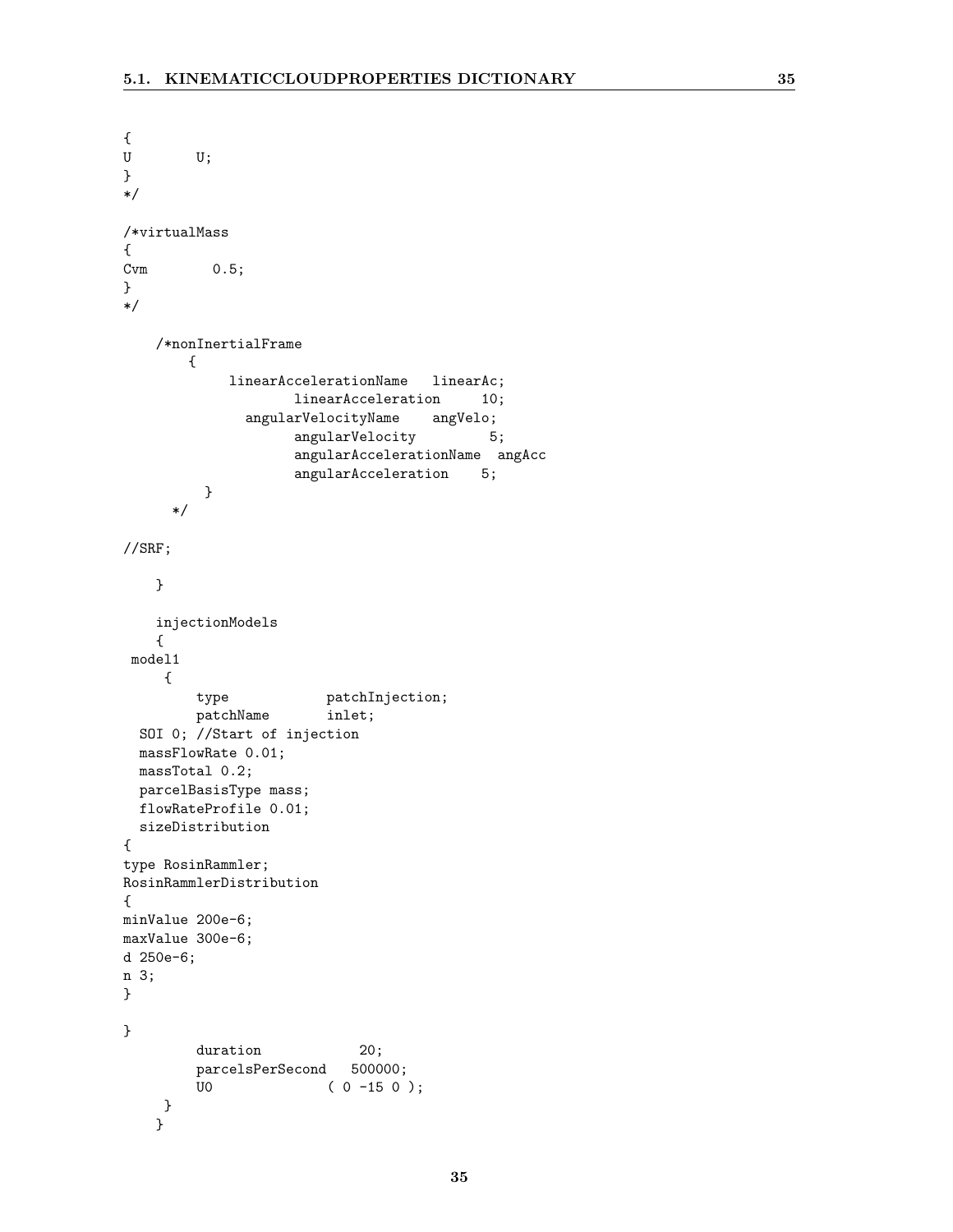{

```
dispersionModel none;
patchInteractionModel standardWallInteraction;
heatTransferModel none;
surfaceFilmModel none;
collisionModel none;
radiation off;
pairCollisionCoeffs
   // Maximum possible particle diameter expected at any time
  /* maxInteractionDistance 0.006;
   writeReferredParticleCloud no;
   pairModel pairSpringSliderDashpot;
   pairSpringSliderDashpotCoeffs
   {
       useEquivalentSize no;
       alpha 0.12;
       b 1.5;
       mu 0.52;
       cohesionEnergyDensity 0;
       collisionResolutionSteps 12;
   };
   wallModel wallLocalSpringSliderDashpot;
   wallLocalSpringSliderDashpotCoeffs
   {
       useEquivalentSize no;
       collisionResolutionSteps 12;
       walls
       {
          youngsModulus 1e10;
          poissonsRatio 0.23;
          alpha 0.12;
          b 1.5;
          mu 0.43;
          cohesionEnergyDensity 0;
       }
       frontAndBack
       {
          youngsModulus 1e10;
          poissonsRatio 0.23;
          alpha 0.12;
```
b 1.5; mu 0.1;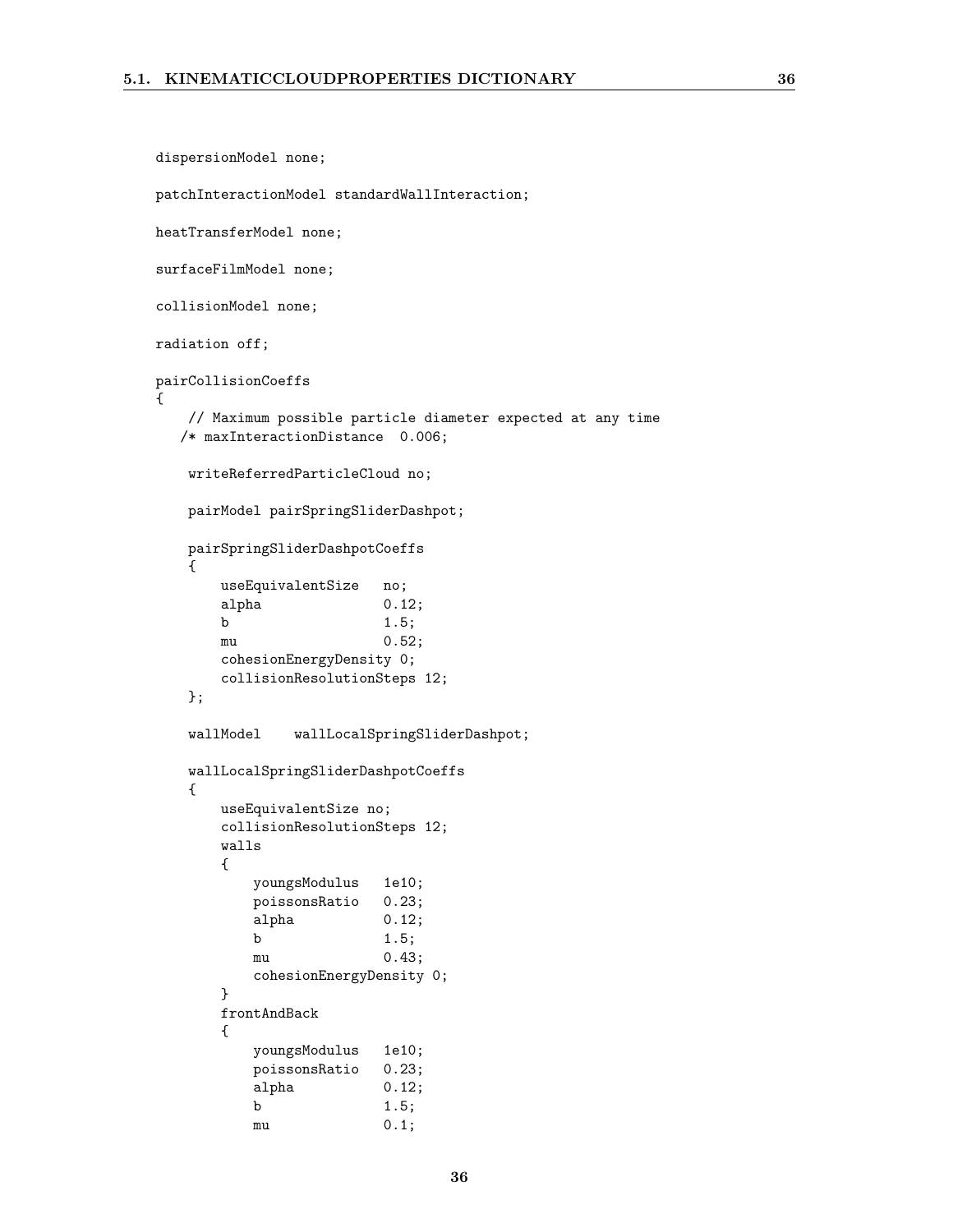```
cohesionEnergyDensity 0;
           }
       };*/
   }
   standardWallInteractionCoeffs
   {
       type rebound;
   }
}
cloudFunctions
{
     particleErosion
    {
         functionObjectLibs ("libcloudFunctionObjects.so");
         enabled true;
         outputControl outputTime;
         log true;
        valueOutput true;
        p 11000000; //yield stress for aluminium = 11000000 Pa or 11 MPa
psi 2;//Ratio of the depth of contact to the depth of cut (default value = 2 )
K 2; //Ratio of vertical to horizontal force components (2 for angular abrassive grains)
        patches
        (
            moving-wall
        );
    }
}
// ************************************************************************* //
```
37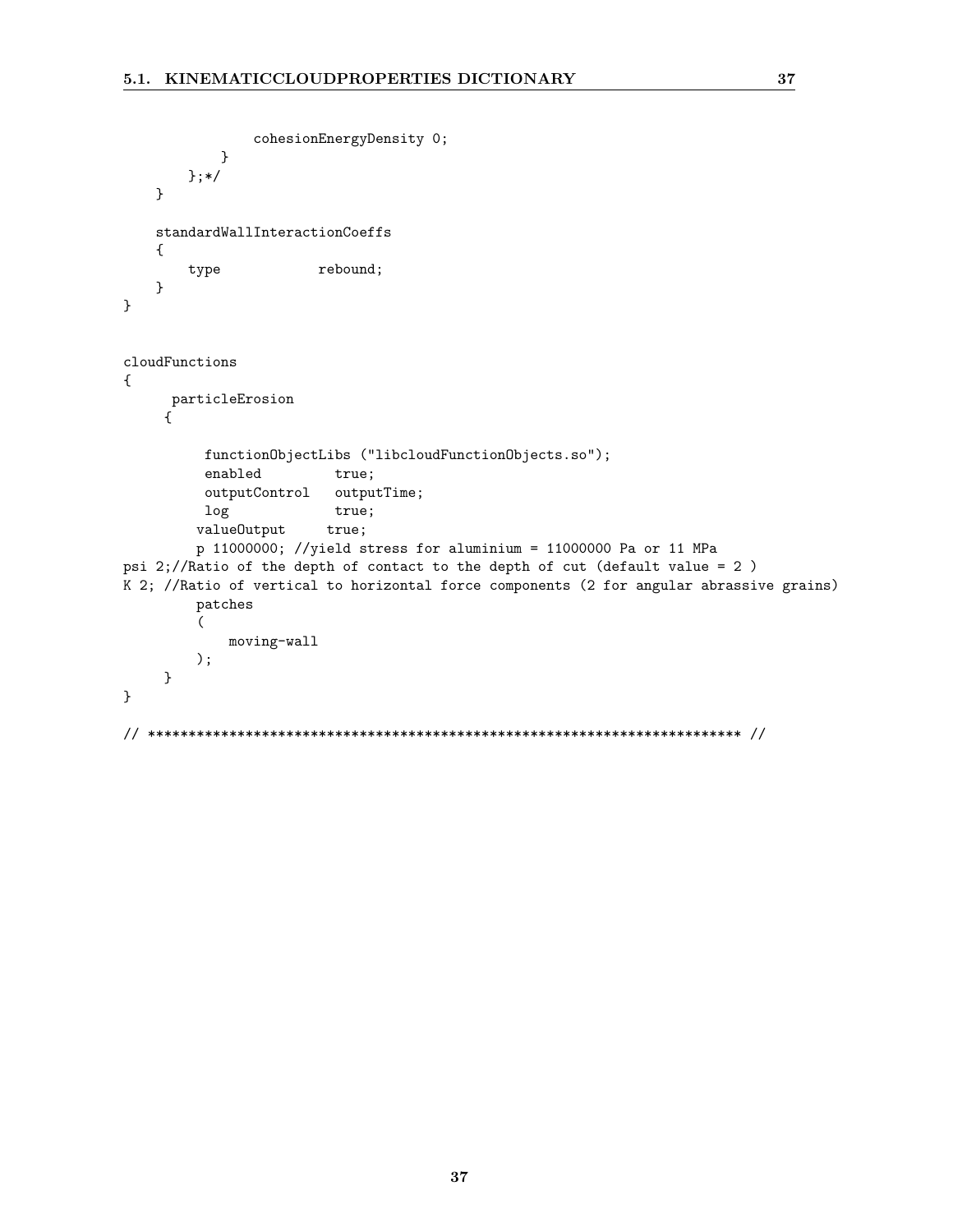## Chapter 6

# Appendix 2

### 6.1 blockMeshDict

```
/*--------------------------------*- C++ -*----------------------------------*\
| ========= | |
| \\ / F ield | OpenFOAM: The Open Source CFD Toolbox |
| \\ / O peration | Version: 2.2.0 |
| \\ / A nd | Web: www.OpenFOAM.org |
| \\/ M anipulation | |
\*---------------------------------------------------------------------------*/
FoamFile
{
   version 2.0;
   format ascii;
   class dictionary;
   object blockMeshDict;
}
// * * * * * * * * * * * * * * * * * * * * * * * * * * * * * * * * * * * * * //
convertToMeters 0.001;
vertices
(
   (0 0 0)//0
   (0 50 0) // 1(0 50 -10)/2(0 0 -10) //3(10 10 0) // 4(10 50 0) // 5(10 50 -10)/6(10 10 -10) //7(50 0 0)//8
   (50 10 0)//9
   (50 10 -10) // 10(50 0 -10) // 11(10 0 -10) // 12(10 0 0)/(13)(0 10 -10)//14
   (0 10 0) // 15);
```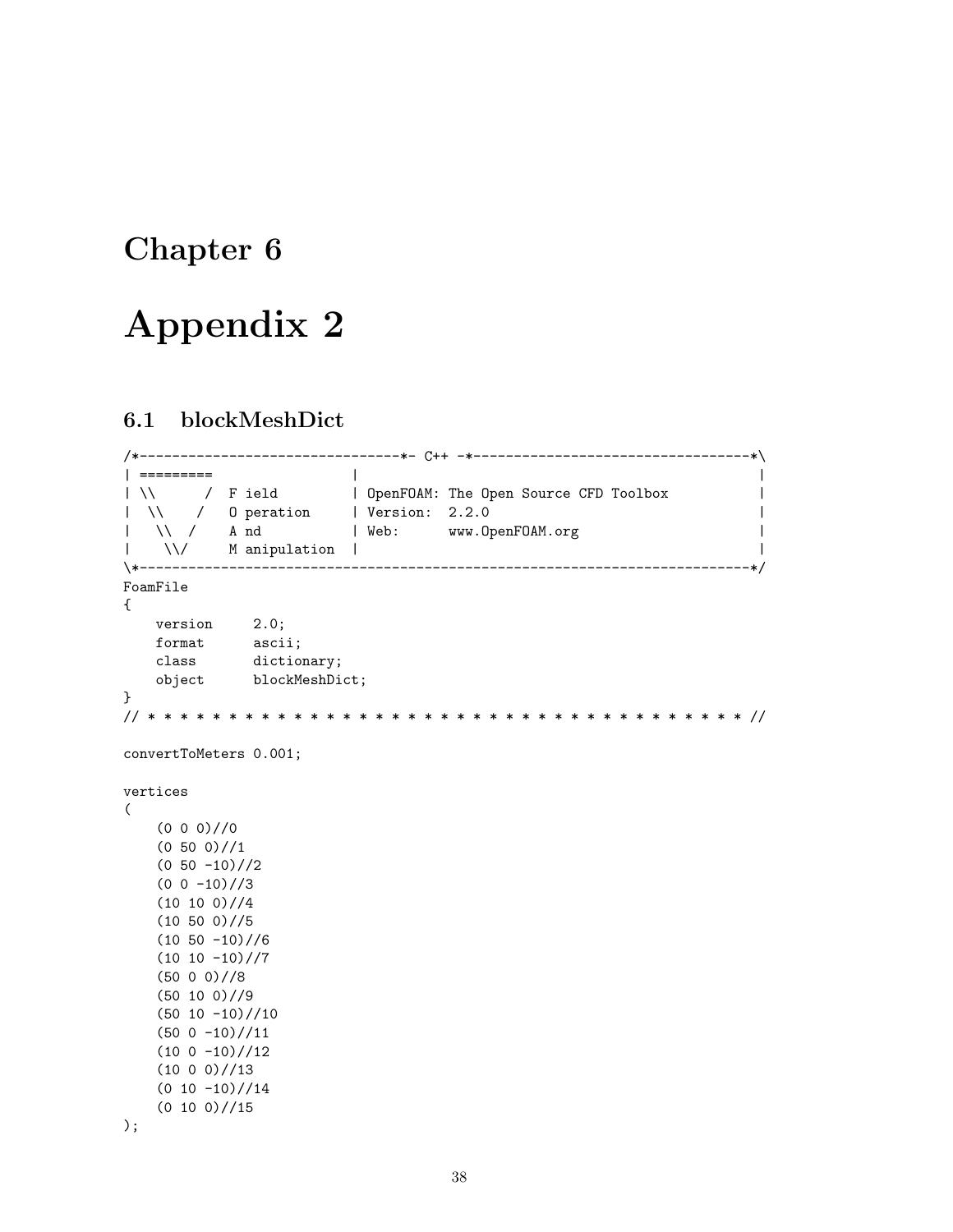```
blocks
\left(hex (13 4 9 8 12 7 10 11) (10 40 10) simpleGrading (1 1 1)
    hex (0 15 4 13 3 14 7 12) (10 10 10) simpleGrading (1 1 1)
    hex (15 1 5 4 14 2 6 7) (40 10 10) simpleGrading (1 1 1)
);
edges
(
);
boundary
(
    inlet
    {
        type patch;
        faces
        (
            (1 5 6 2)
        );
    }
    outlet
    {
        type patch;
        faces
        (
            (9 8 11 10)
        );
    }
    walls
    {
        type wall;
        faces
        (
            (4 9 10 7)
            (4 13 8 9)
            (12 11 8 13)
            (7 10 11 12)
            (3 12 13 0)
            (0 13 4 15)
            (0 15 14 3)
        (3 14 7 12)
            (15 4 5 1)
            (5 4 7 6)
            (6 7 14 2)
        (14 15 1 2)
        );
    }
);
mergePatchPairs
(
```